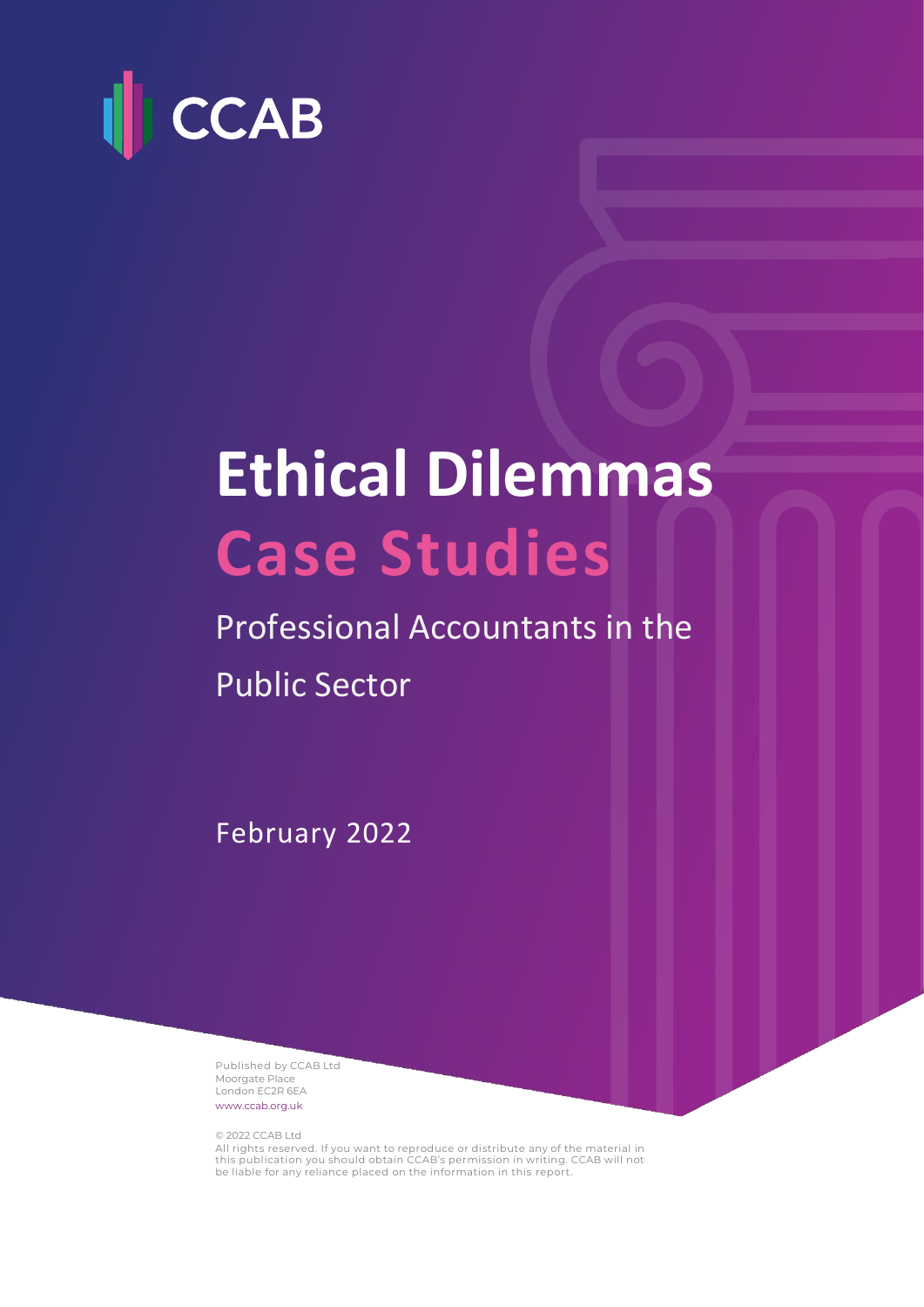

Professional Accountants in the Public Sector

#### **Contents**

| Case Study 3 Confidential information available during a tendering process15         |  |
|--------------------------------------------------------------------------------------|--|
|                                                                                      |  |
|                                                                                      |  |
| Case Study 6 External auditor of a public body and being subject to intimidation  26 |  |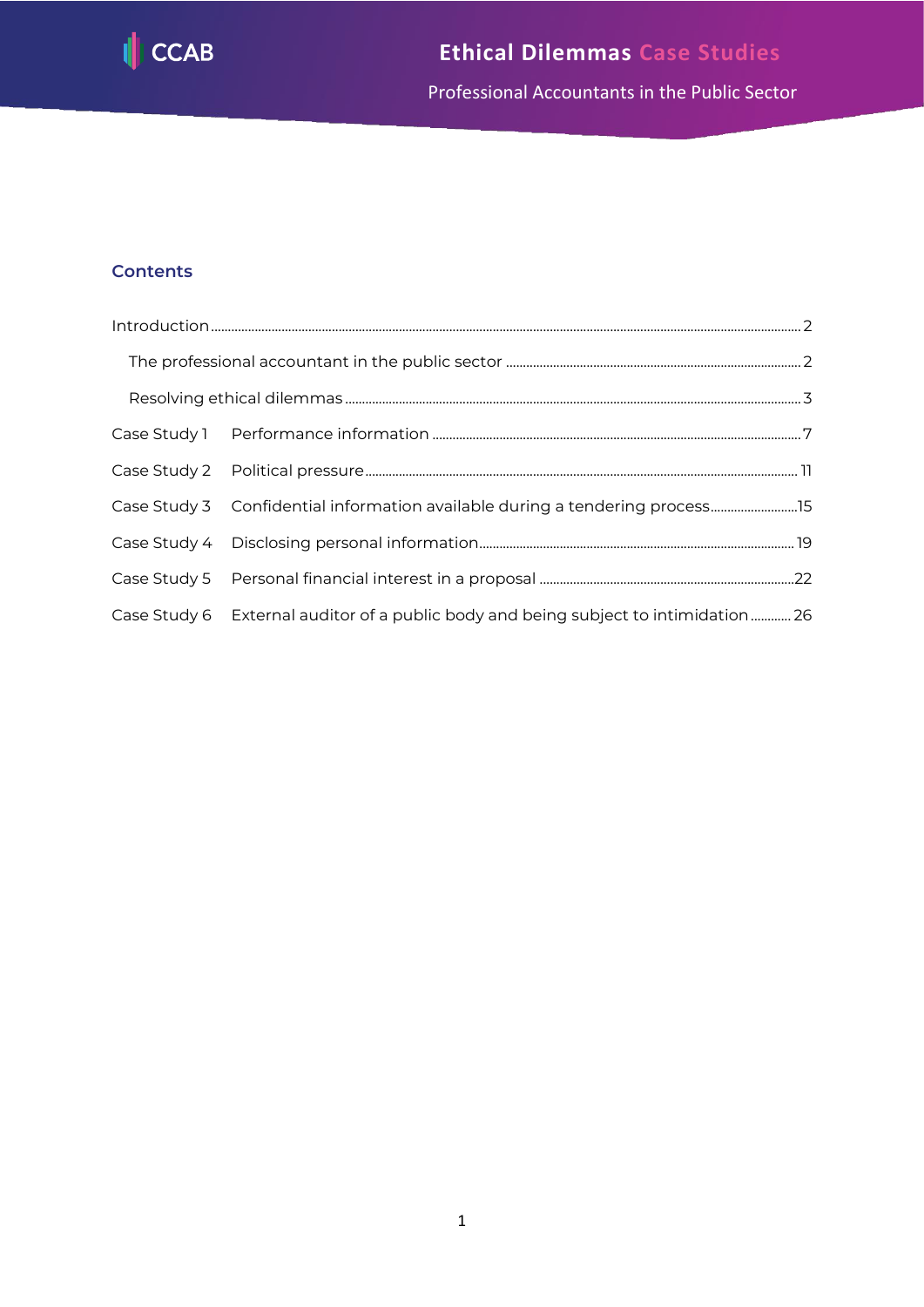

# <span id="page-2-0"></span>**Introduction**

The following case studies were developed by the UK and Ireland's Consultative Committee [of Accountancy Bodies](http://www.ccab.org.uk/) (CCAB). They illustrate how the codes of ethics of the CCAB bodies can be applied by professional accountants working in the public sector. These scenarios are not intended to cover every possible circumstance, but instead outline key principles and processes that could be considered when attempting to identify, evaluate and address ethical threats in line with the professional body's code of ethics ('the Code').

The CCAB welcomes comments on these case studies. Please email [admin@ccab.org.uk.](mailto:admin@ccab.org.uk)

#### <span id="page-2-1"></span>**The professional accountant in the public sector**

All members (and registered students) of CCAB bodies have a responsibility to behave professionally and ethically at all times. In addition, as a professional accountant within a public sector organisation, you will have a particularly important role to play in creating, promoting and maintaining an ethical culture within that organisation. You may be approached by other employees wishing to report unethical behaviour and, as a professional accountant within the organisation, you will have an important impact on its ethical tone.

A professional accountant in the public sector has a responsibility to further the legitimate aims of their employer. The codes of ethics of the CCAB bodies do not seek to hinder the professional accountant from properly fulfilling that responsibility, but address circumstances in which compliance with the fundamental principles may be compromised.

The professional accountant is also required to act in the public interest. To that end, objectivity must be exercised at all times, and, on occasion, it may be difficult to reconcile this requirement with the duty to act in the interests of the public sector organisation, or at least management, political oversight or other significant influences on the organisation. Therefore, it is important to understand the conceptual framework approach to resolving ethical dilemmas.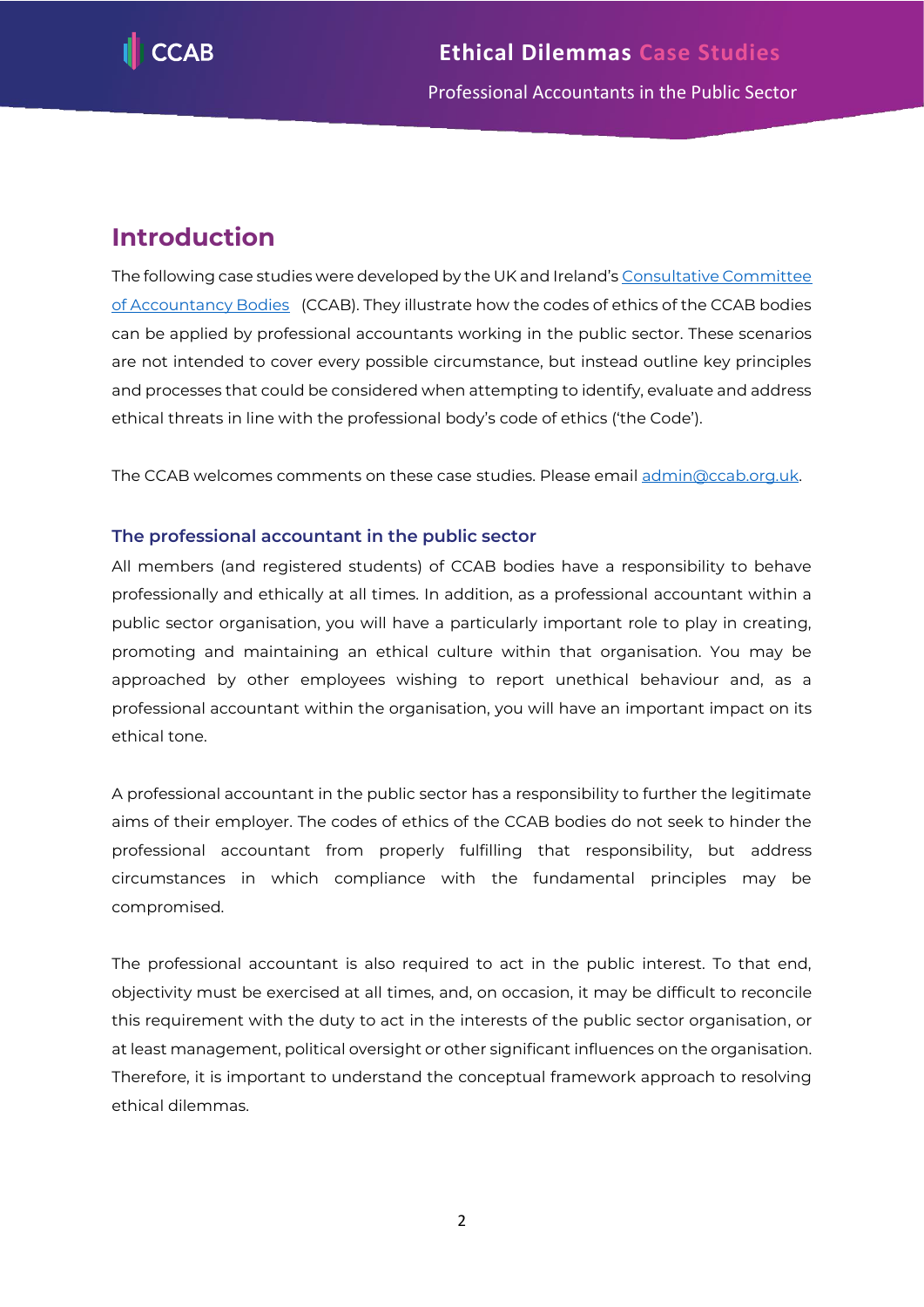

In cases of non-compliance with laws and regulation there is a greater expectation that senior professional accountants will take whatever action is appropriate in the public interest to respond to non-compliance or suspected non-compliance, than other professional accountants' roles.

#### <span id="page-3-0"></span>**Resolving ethical dilemmas**

These case studies are compatible with the codes of ethics of the CCAB member bodies, which are derived from [The International Code of Ethics for Professional Accountants](https://www.ethicsboard.org/international-code-ethics-professional-accountants)  [\(including International Independence Standards\)](https://www.ethicsboard.org/international-code-ethics-professional-accountants) issued by the [International Ethics](https://www.ethicsboard.org/)  [Standards Board for Accountants](https://www.ethicsboard.org/) (IESBA). Any reference to 'the Code' below is a reference to your professional body's Code of Ethics.

#### *Conceptual framework and five fundamental principles*

The case studies illustrate the application of the 'conceptual framework' approach to resolving ethical dilemmas. This approach focuses on identifying, evaluating and addressing threats to compliance with the fundamental principles of:

- **Integrity** to be straightforward and honest in all professional and business relationships.
- **Objectivity** not to compromise professional or business judgements because of bias, conflict of interest or undue influence of others.
- **Professional competence and due care** to: (i) Attain and maintain professional knowledge and skill at the level required to ensure that a client or employing organisation receives competent professional service, based on current technical and professional standards and relevant legislation; and (ii) Act diligently and in accordance with applicable technical and professional standards.
- **Confidentiality** to respect the confidentiality of information acquired as a result of professional and business relationships.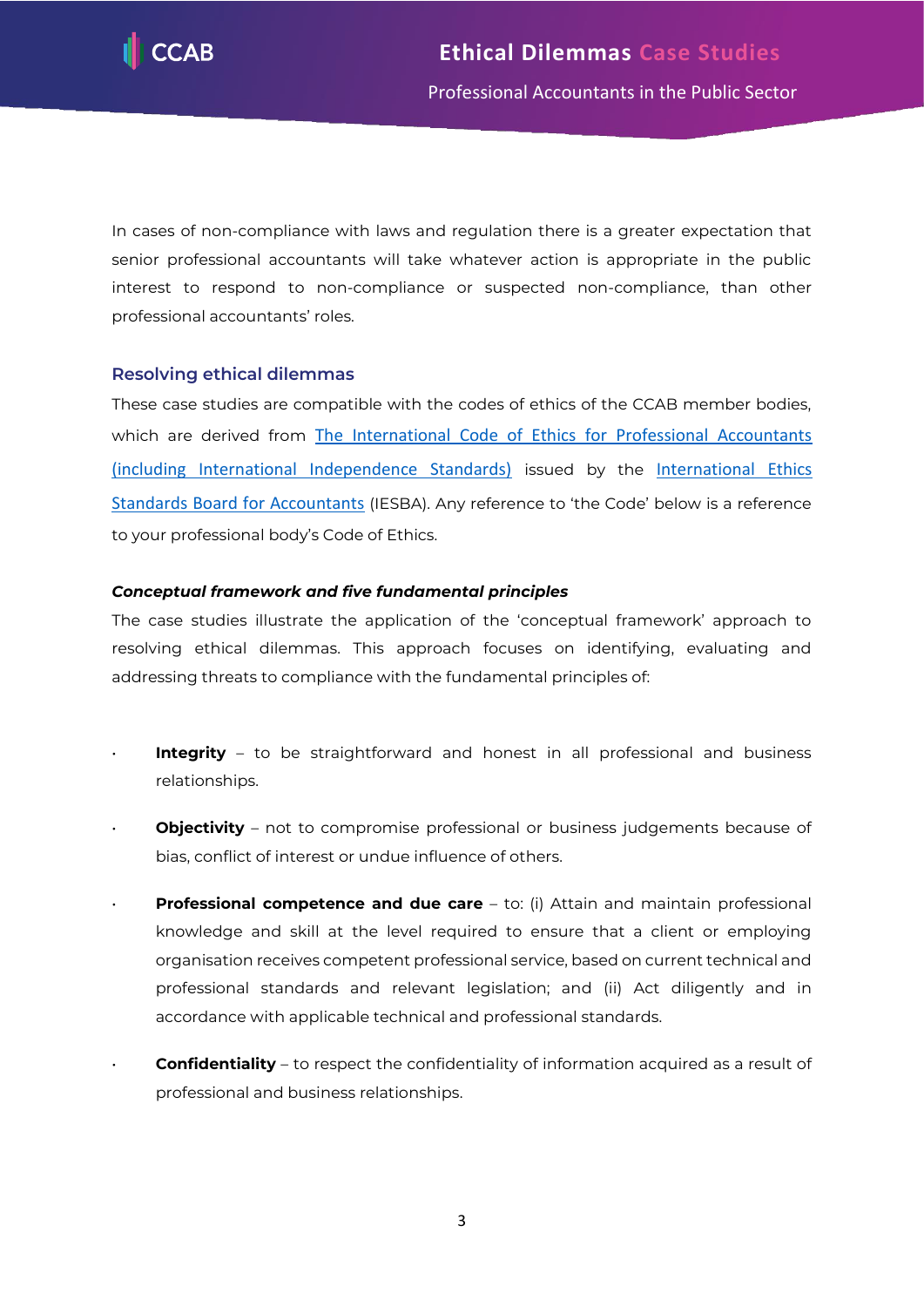

• **Professional behaviour** – to comply with relevant laws and regulations and avoid any conduct that the professional accountant knows or should know might discredit the profession.

#### *Threats to compliance with the five fundamental principles*

In order to do so, it is important to be alert to situations that may threaten these fundamental principles. Identified threats need to be evaluated and addressed, to ensure that they are either eliminated or reduced to an acceptable level.

Threats may arise as a result of any of the following:

- **Self-interest** the threat that a financial or other interest will inappropriately influence your judgement or behaviour;
- **Self-review** the threat that you will not appropriately evaluate the results of a previous judgement made; or an activity performed by you, or by another individual within your firm or employing organisation, on which you will rely when forming a judgement as part of performing a current activity;
- **Advocacy** the threat that you will promote a client's or employing organisation's position to the point that your objectivity is compromised;
- **Familiarity** the threat that, due to a long or close relationship with a client or employing organisation, you will be too sympathetic to their interests, or too accepting of their work; and
- **Intimidation** the threat that you will be deterred from acting objectively because of actual or perceived pressures, including attempts to exercise undue influence over you.

#### *Reasonable and informed third party test*

When applying the conceptual framework, professional judgement needs to be exercised; there is a need to remain alert for new information and to changes in facts and circumstances; and to apply the 'reasonable and informed third party' test.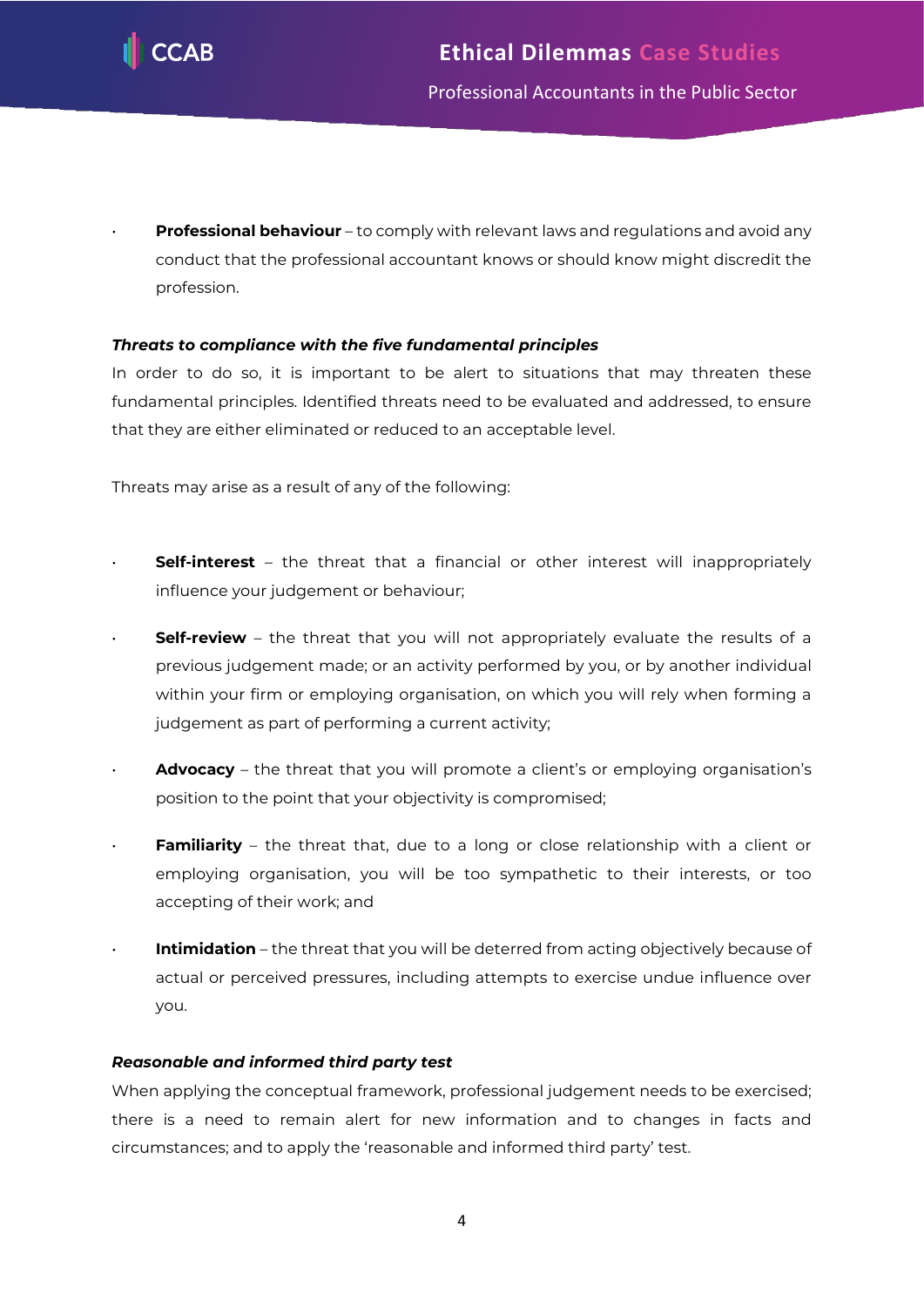

The Code states: *"The reasonable and informed third party test is a consideration by the professional accountant about whether the same conclusions would likely be reached by another party. Such consideration is made from the perspective of a reasonable and informed third party, who weighs all the relevant facts and circumstances that the accountant knows, or could reasonably be expected to know, at the time the conclusions are made."*

The reasonable and informed third party doesn't have to be an accountant, but does have to be objective, knowledgeable, experienced and informed, i.e., not an uninformed member of the public, and able to impartially consider the appropriateness of the conclusions.

#### *Non-compliance with laws and regulations*

There are also obligations in the Code for professional accountants who encounter actual or suspected 'Non-Compliance with laws and regulations (NOCLAR)' as a professional accountant in the public sector. The laws and regulations which are relevant are those which have a direct impact on material items and disclosures in the financial statements or are fundamental to the organisation's operations. The NOCLAR provisions do not take precedence over local laws and regulations. If there is a conflict between local legislation and the provisions of the Code, you must adhere to local legislation. For example, you should be aware of the disclosures that could amount to 'tipping-off' under UK or Irish Anti-Money Laundering laws and regulations.

#### *An approach to resolving ethical dilemmas*

When resolving an ethical conflict, consider carefully whether other parties could or should be involved in discussions and, if appropriate, how those parties should be approached. You should keep in mind confidentiality obligations.

If you are facing, or think you might be facing, an ethical dilemma, it is useful to be aware of who your trusted advisors are, i.e., people you trust and can approach to discuss the situation in confidence or as a hypothetical scenario. Consider the resources available from your professional body, the organisation, and whether you need to obtain independent legal advice.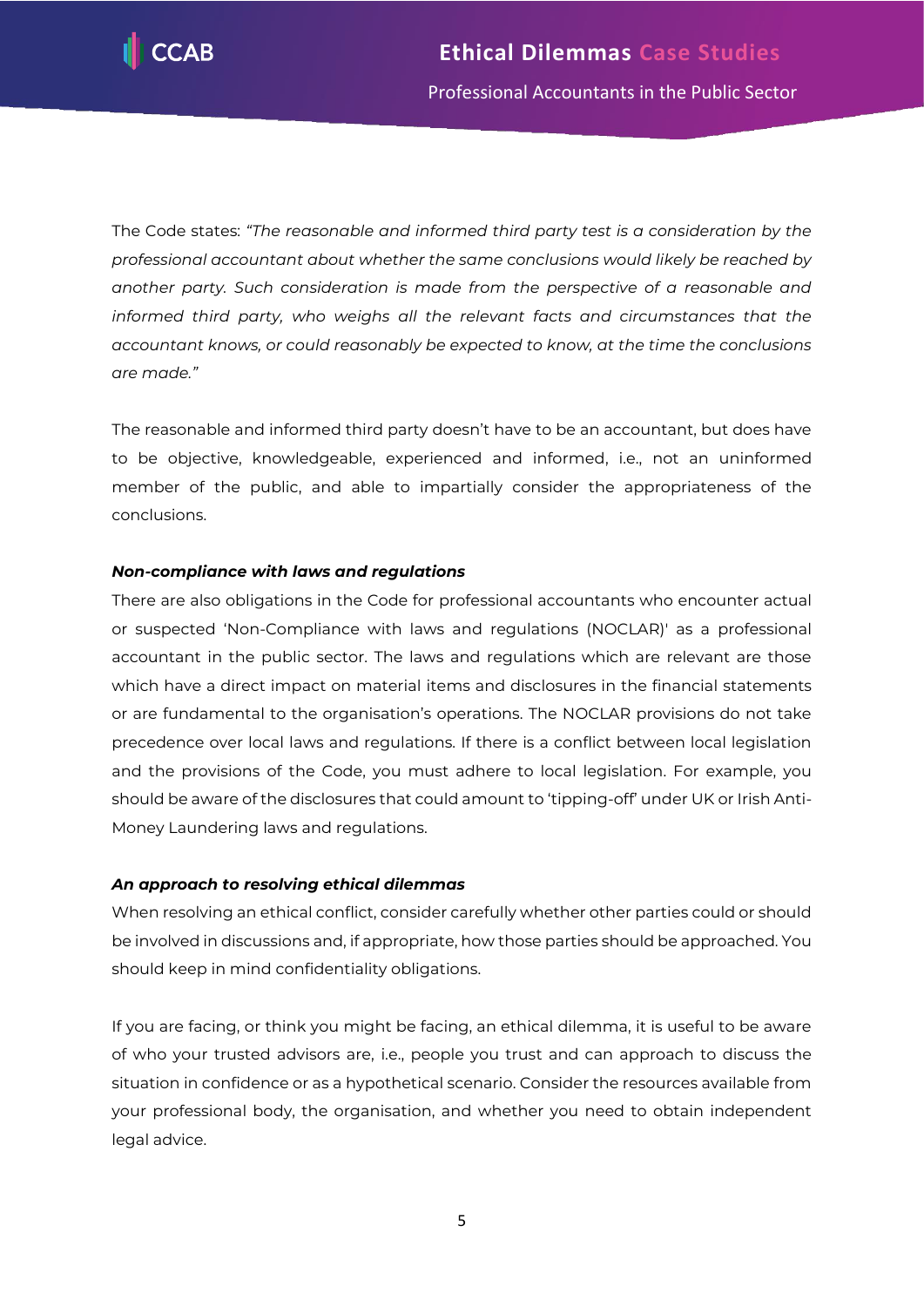

You should take care to ensure that any advice obtained is sufficiently well documented, either by way of minutes or your own records. In many situations, the perception of a reasonable and informed third party will be relevant to the resolution of the dilemma, and you might be required to evidence the steps you took to resolve the issue. Documentation of the substance of the issue, the details of any discussions, the decisions made, and the rationale for these decisions is encouraged. Keeping an evidence trail of conversations, emails and documents; a diary of meetings; and noting down a summary immediately afterwards can be helpful.

These case studies do not form part of the CCAB bodies' codes of ethics. You may find it useful to refer to the advisory services and websites of the individual CCAB bodies for further information. The [IFAC website](https://www.ifac.org/) may also be of use.

October 2021

Copyright © CCAB 2021

We welcome comments on and enquiries concerning this work. To contact us, please email [admin@ccab.org.uk.](mailto:admin@ccab.org.uk)

#### All rights reserved

Dissemination of the contents of this report is encouraged. Please give full acknowledgement of source when reproducing extracts in other published works. The case studies are not to be used in charged – for publications without prior consent of CCAB. No responsibility for any person acting or refraining to act as a result of any material in this document can be accepted by CCAB.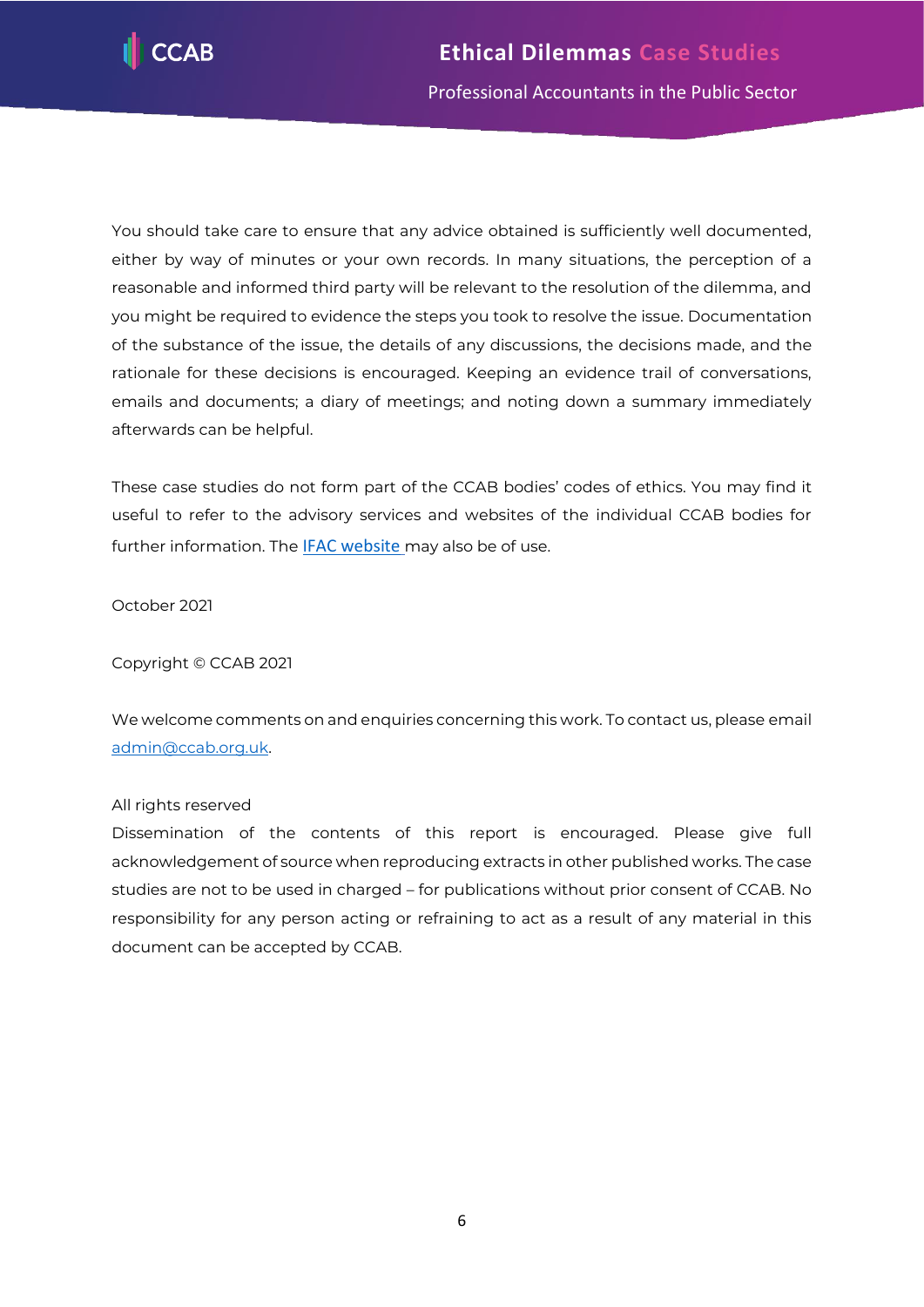

## <span id="page-7-0"></span>**Case Study 1 - Performance information**

#### **Outline of the case**

You are the deputy director of finance and information for a public hospital trust, with overall responsibility for the preparation of non-financial performance information. The newly appointed finance director is putting considerable pressure on you concerning the collation and reporting of this year's performance information for presentation to the board of trustees and your regulator. The director has made it clear that she expects the reported performance information to result in the hospital retaining its high rating by the regulator.

Some favourable performance information has not been adequately verified, but the director is willing for it to be reported, because it will enhance the perceived performance of the trust. You are aware that some departments have had difficulties meeting targets during the last year, due to funding constraints and staff shortages. From your scrutiny of the information systems, you are concerned that the relevant information may be incorrect, and that the correct performance information would draw attention to some severe performance shortfalls within the hospital.

You are aware of some instances where departments have been double counting activity in order to increase the funding income of the hospital. This was highlighted in a recent internal audit report, which will shortly be submitted to the audit committee. The director is putting considerable pressure on you to conceal this issue, in the short term, while she reviews the position and puts in place a plan for remedial action.

#### **Questions**

As a professional accountant in the public sector:

- (a) Which fundamental principles feature more prominently for safeguarding?
- (b) What would be your key considerations in your approach to resolving the dilemma presented?
- (c) What course of action would you take to resolve the dilemma?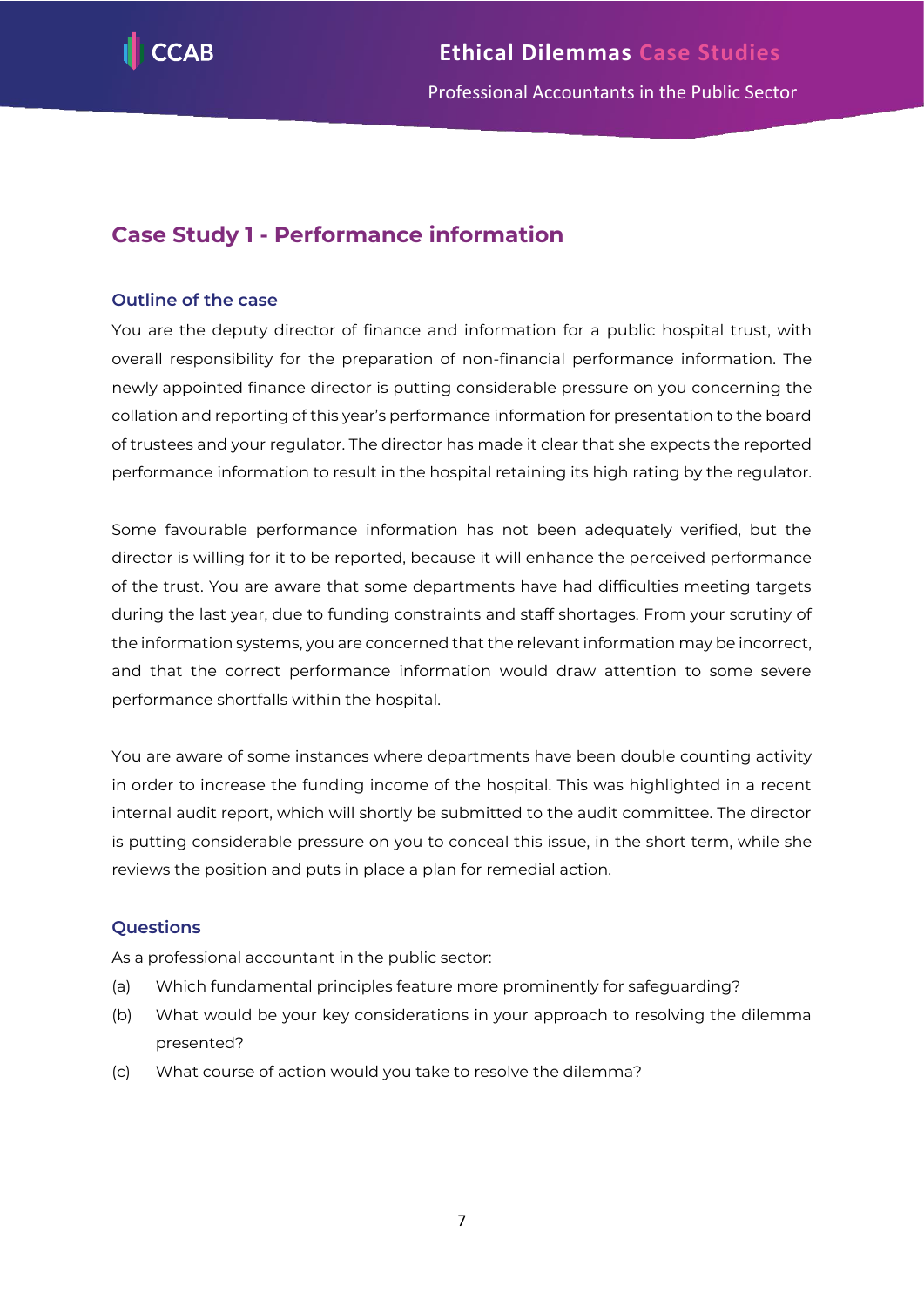

#### **(a) Key fundamental principles**

**Integrity:** You must use your best endeavours to ensure that the performance information finally reported gives a straightforward and honest picture of the performance of the hospital trust. You should not knowingly be associated with information that contains false and misleading statements.

**Objectivity:** How can you maintain your professional objectivity in the face of undue pressure from the finance director? If the hospital's performance rating affects your own position, how can you avoid self-interest influencing your ethical judgement?

**Professional competence and due care:** You are required to perform your work diligently, thoroughly and on a timely basis. This will require balancing the need to verify much of the performance information with the need to report within a reasonable time.

#### **Threats to compliance**

There is an intimidation threat to your compliance with the fundamental principles, since you are being deterred from acting objectively because of pressure to exercise undue influence over you.

There is also a self-review threat in that you might not appropriately evaluate the performance reported by some departments.

#### **(b) Considerations**

#### *Identify relevant facts:*

You suspect that some of the performance information you have is incorrect or misleading. You are also aware of inaccuracies in the information provided by certain departments, but you have been asked to conceal these in the short term. You must obtain adequate information concerning the extent of any inaccuracies. Consider the relevant policies, procedures and guidelines of the trust, together with your professional body's code of ethics, applicable law and regulations and any applicable technical standards.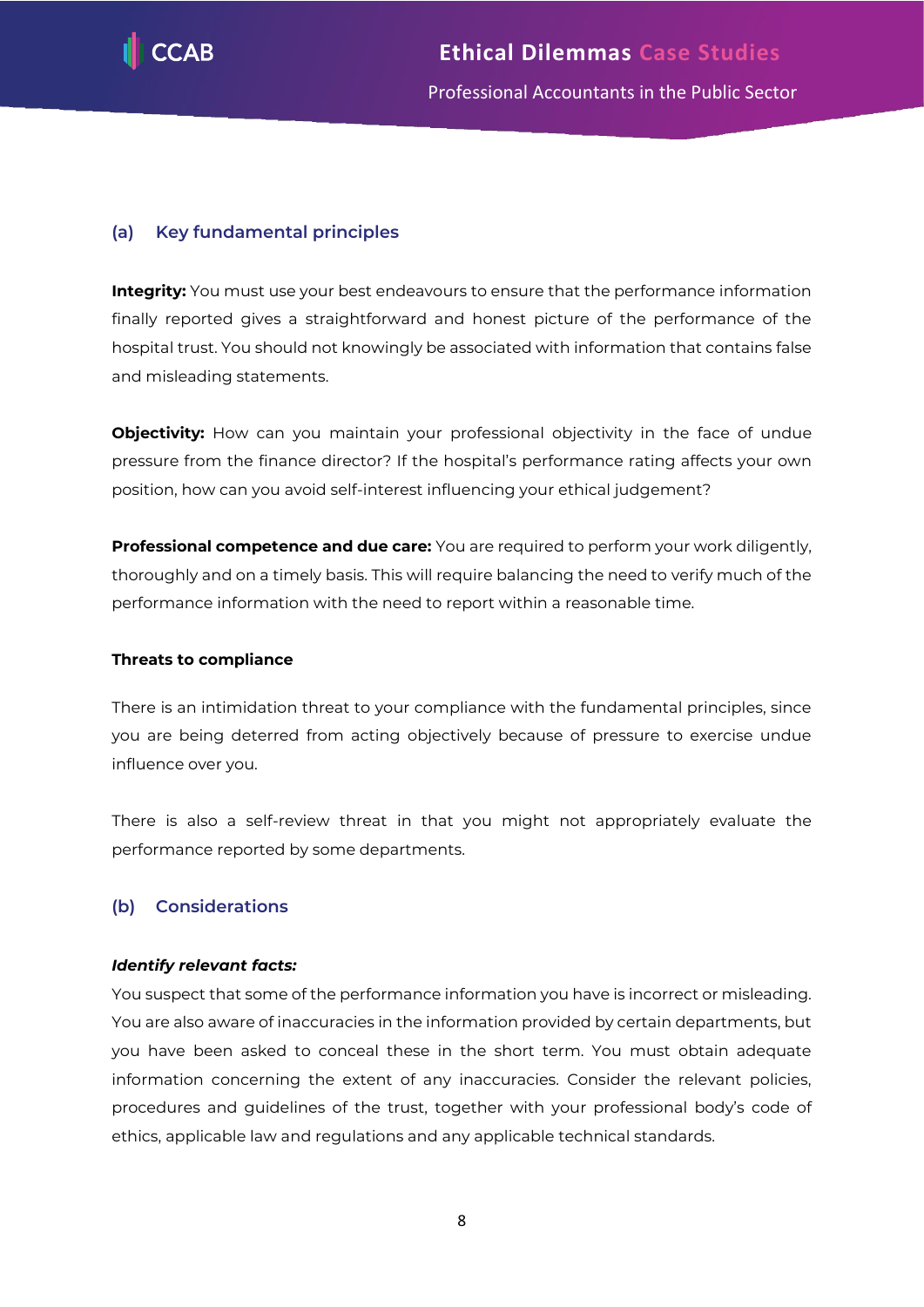

#### *Identify affected parties:*

Parties affected include you, the finance director, executive management team (other directors and the chief executive), the board of trustees, the audit committee, the regulator, and any other users of the information you are compiling. The managers of the departments that have provided inaccurate information may also be affected.

#### *Who should be involved in the resolution:*

In the first instance, you should involve the finance director. Also available are the executive management team, the audit committee, the board of trustees, and any mechanism within the trust or the wider health service that exists to advise on ethical issues and policies.

#### **(c) Possible course of action**

It is important that you try to maintain a good working relationship with the finance director. However, you should deliver a rational, firm and honest statement of the situation in your discussions with her.

You are likely to feel pressure to follow the director's wishes, but you should not allow intimidation to sway your professional judgement. Nor should you be influenced by any self-interest arising from the hospital retaining its high-quality rating due to the reporting of inaccurate information.

You should suggest to the director ways in which the performance information may be verified and best presented. This should be done objectively and accurately, while highlighting positive data based on both historical events and projections. If the director continues to urge you to present the information dishonestly or with an unreasonable bias, you should bring to her attention the trust's relevant policies, procedures and guidelines, together with your professional body's code of ethics. As an accountant, the finance director themselves should not place pressure on you that they know would result in you breaching the fundamental principles of the international code of ethics for professional accountants.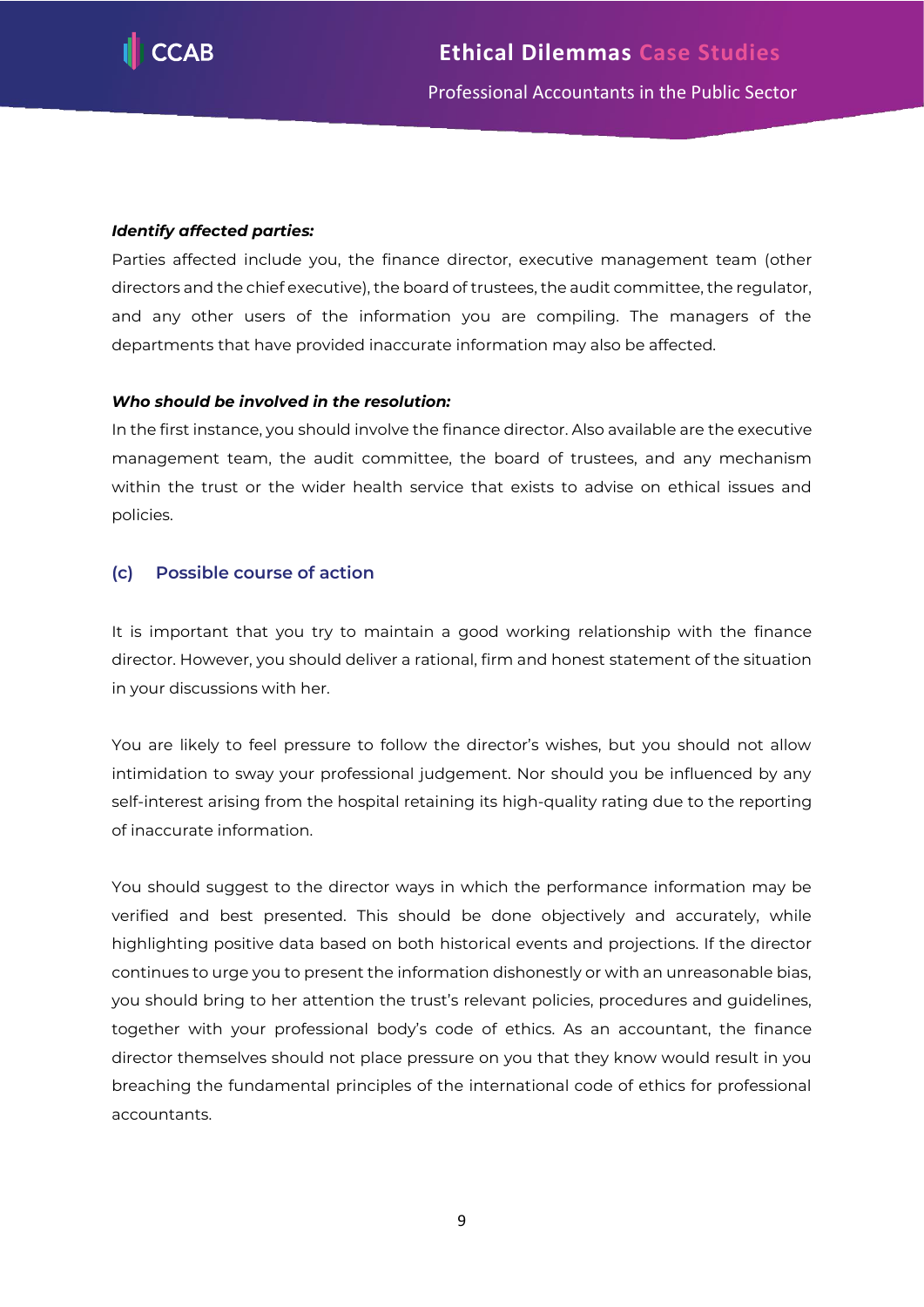

By acknowledging that issues exist in the collation and processing of information, and suggesting an action plan, you may successfully demonstrate to the director that efficiency improvements can be made to the information systems. Your proposed action plan might also indicate how the reputation of the hospital and its relationship with the regulator may be maintained.

It is possible that your proposals will not be sufficient to prevent a fall in the hospital's quality rating. In any event, the director may not accept your proposals, and may try to insist that you present unverified information. You should not allow yourself to be associated with such information. In the event of such an impasse, you may wish to bring the matter to the attention of the chair of the audit committee, executive management or board of trustees. If possible, this should be done with the co-operation of the director. At any time, you may seek advice from an individual or department responsible for ethics within the hospital, the trust (if the trust is a wider entity), or the health service and/or government department. You could consider consulting with a trusted advisor, e.g., a colleague or your professional body. You may also wish to seek independent legal advice. If unverified information is reported against your will, you should consider how best to disassociate yourself from it. At all times, bear in mind the need for appropriate confidentiality, especially if raising the matter outside the hospital.

Having taken suitable advice, it may be appropriate to file a report with the hospital's board of trustees, or to report directly to the audit committee. In extreme circumstances, it might be necessary for you to report your concerns to the regulator.

You should document, in detail, the steps that you take in resolving your dilemma, in case your ethical judgement is challenged in the future.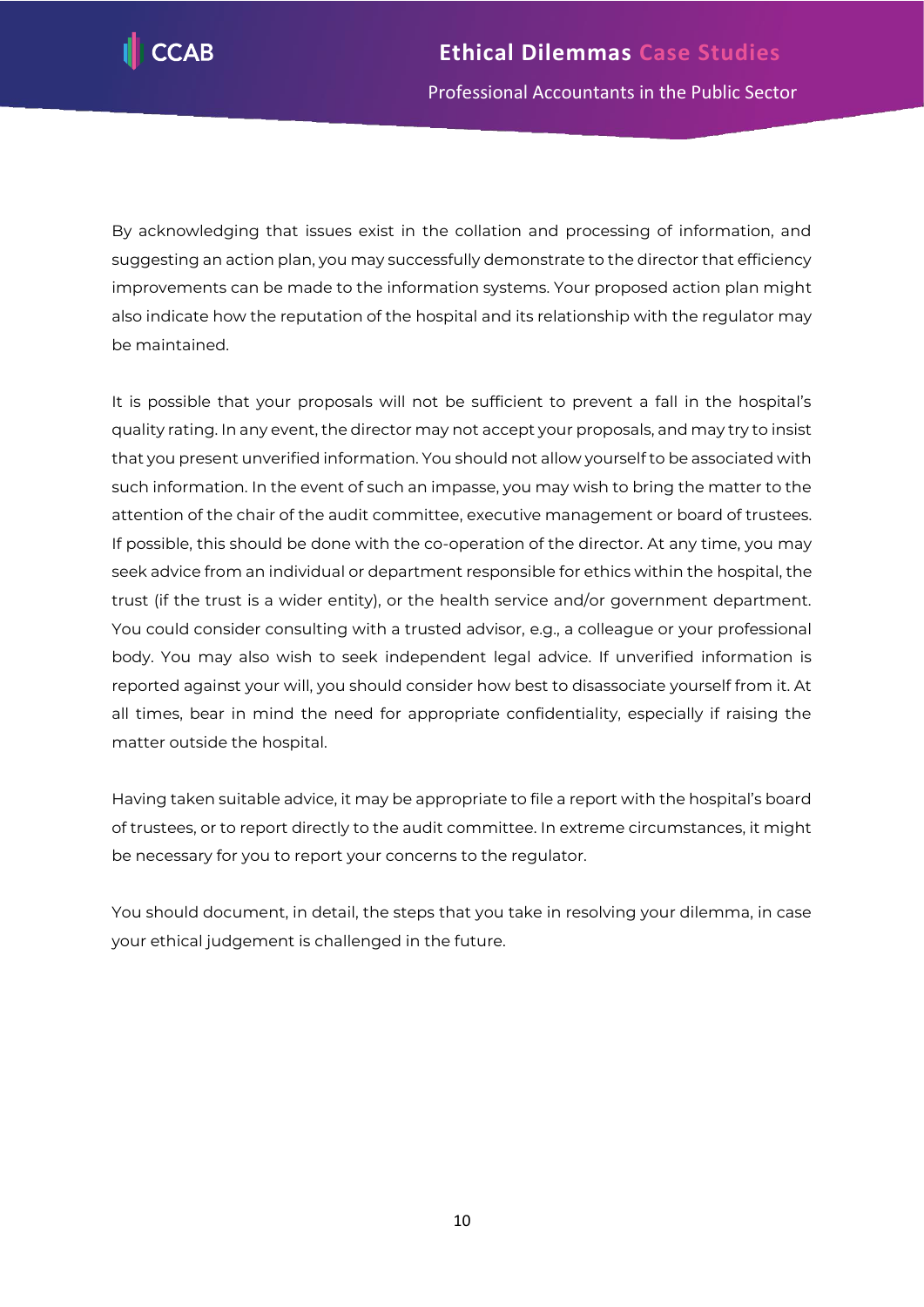

### <span id="page-11-0"></span>**Case Study 2 - Political pressure**

#### **Outline of the case**

The year-end accounts for a local authority have been prepared, and they will soon be adopted by the council, ready for audit. The local authority applies generally accepted accounting practices including the accruals basis. You are the head of social services finance, and you have become aware that work has been performed by an external consultant which has resulted in a proposal to close an older adult's residential care home. The council members want to suppress this information from becoming public knowledge because there is a forthcoming by-election in the electoral division where the care home is located.

The consultant has agreed not to submit the invoice for their fees, which are significant, until after the by-election. Normal accounting treatment would require the consultant's fees to be accrued as an expense in the accounts. Additionally, the estimated costs of the potential closure may need to be included as a provision in the accounts. The council members will not make their decision known until after the by-election, which will be after the audit has been completed and the audit opinion signed.

#### **Questions**

As a professional accountant in the public sector:

- (a) Which fundamental principles feature more prominently for safeguarding?
- (b) What would be your key considerations in your approach to resolving the dilemma presented?
- (c) What course of action would you take to resolve the dilemma?

#### **(a) Key fundamental principles**

**Integrity:** How can you ensure that the accounts are an accurate and honest representation of the council's activities? You cannot allow yourself to be involved in the publication of information that is misleading.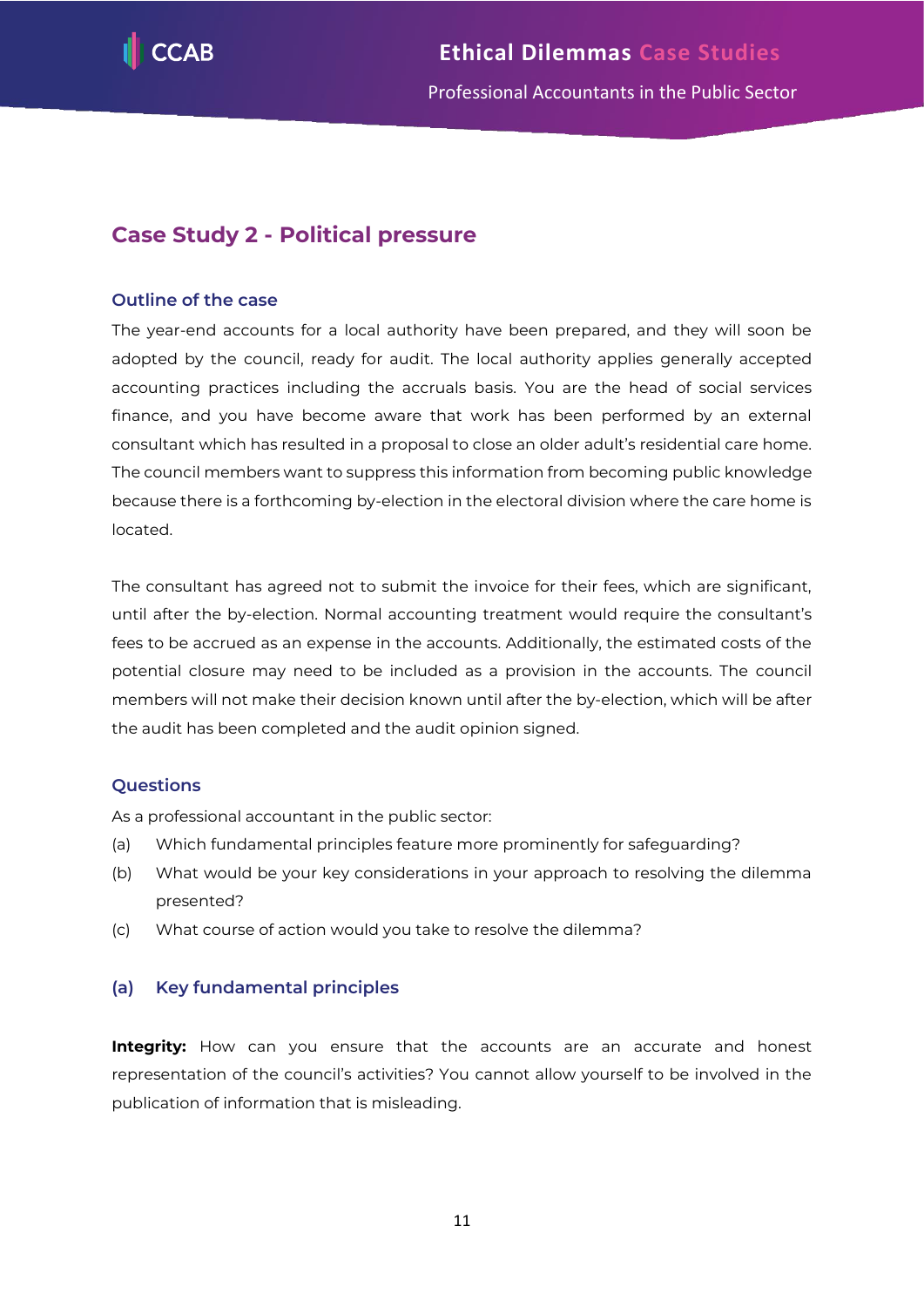

**Objectivity:** How can you maintain your professional objectivity in the face of undue pressure from the highest governance level of the local authority, i.e., the council. You may have a concern that if you don't comply with the councillors' wishes you will be subject to political pressure affecting your position and also your personal life outside of work.

**Professional behaviour:** You are required to perform your work in accordance with applicable law and regulations, including relevant accounting standards. How should you act so as not to discredit yourself or your profession?

Furthermore, the opening paragraph of the International Code of Ethics states, *"a distinguishing mark of the accountancy profession is its acceptance of the responsibility to act in the public interest. A professional accountant's responsibility is not exclusively to satisfy the needs of an individual client or employing organisation."*

#### **Threats to compliance**

There is an intimidation threat to your compliance with the fundamental principles, since you are being deterred from acting objectively because of pressure to exercise undue influence over you.

There is also a self-review threat in that you might not appropriately account for the consultant's fees or that you might not appropriately apply professional judgement to determine whether certain closure costs should be provided for.

#### **(b) Considerations**

#### *Identify relevant facts:*

Consider the Local Government Authority Code of Conduct, Standards in Public Life, generally accepted accounting standards applied by the authority, and applicable law and regulations. Also, establish the extent of the potential misstatement of the accounts. What is the likelihood that the council members have already decided to act on the consultant's advice and is there confirmation of this, in which case the provision for the costs of closing the care home is also required? Could past accounts have been misleading as well?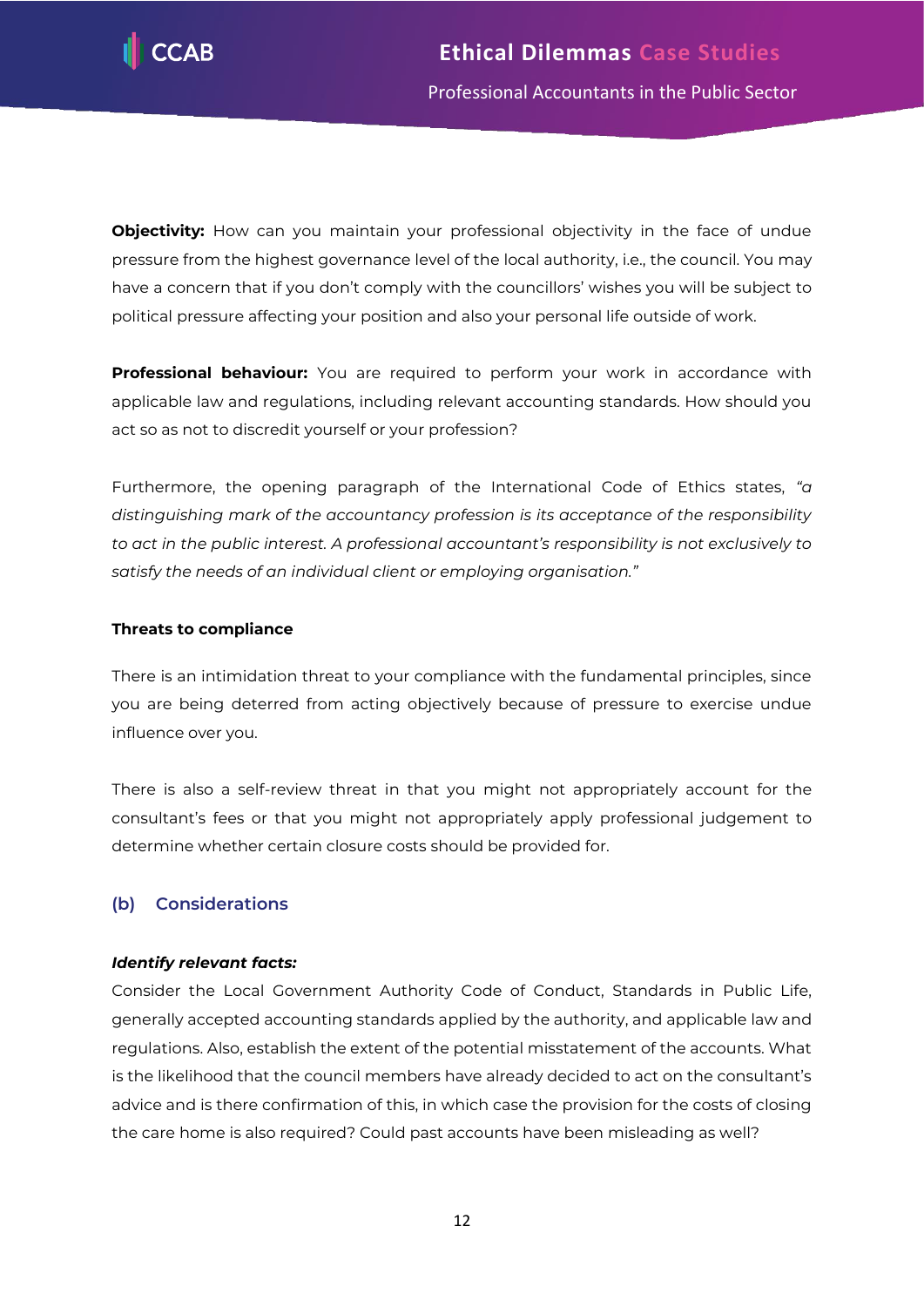

#### *Identify affected parties:*

Affected parties include you, management, the council, council members, the external auditor, the consultant, the occupants of the care home, and the electorate.

#### *Who should be involved in the resolution:*

As the intention to conceal the consultation exercise is that of the council members, you should inform the council's chief financial officer/director of finance/head of finance (or section 151 officer in UK). This may lead them and you to involve the chief executive and the leader of the council in the resolution process. Due to the potentially serious nature of the issue, you should also consider involving the internal audit function and possibly also the external auditor.

#### **(c) Possible course of action**

The consultant's fees are significant, and so they should be included in the local authority's year-end accounts. You should establish, through discussions with senior management (CFO/CEO), whether the accounts should also reflect the proposal to close the care home with a provision or other note.

You should try to explain to your colleagues the accounting principles that require the liability in respect of the consultant's charges and the potential provision in respect of the closure of the care home to be accounted for. You should make clear your professional and ethical responsibilities and be prepared to discuss the issues with the CEO, CFO, audit committee chair or leader of the council, if necessary. You should also highlight the reputational damage to all concerned if this issue is dealt with inappropriately.

The CFO or a member of management may decide to bring the matter to the attention of those responsible for internal compliance (e.g., the internal auditors). It may also be appropriate to notify the external auditors if the matter is unresolved.

If it appears necessary to make a protected disclosure (whistleblow) to third parties, you should consider carefully to whom you should report, bearing in mind the fundamental principles of confidentiality and professional behaviour. You may wish to seek legal counsel for advice on this approach. You should determine what access you have to organisations that can offer guidance and support to employees who find they have a whistleblowing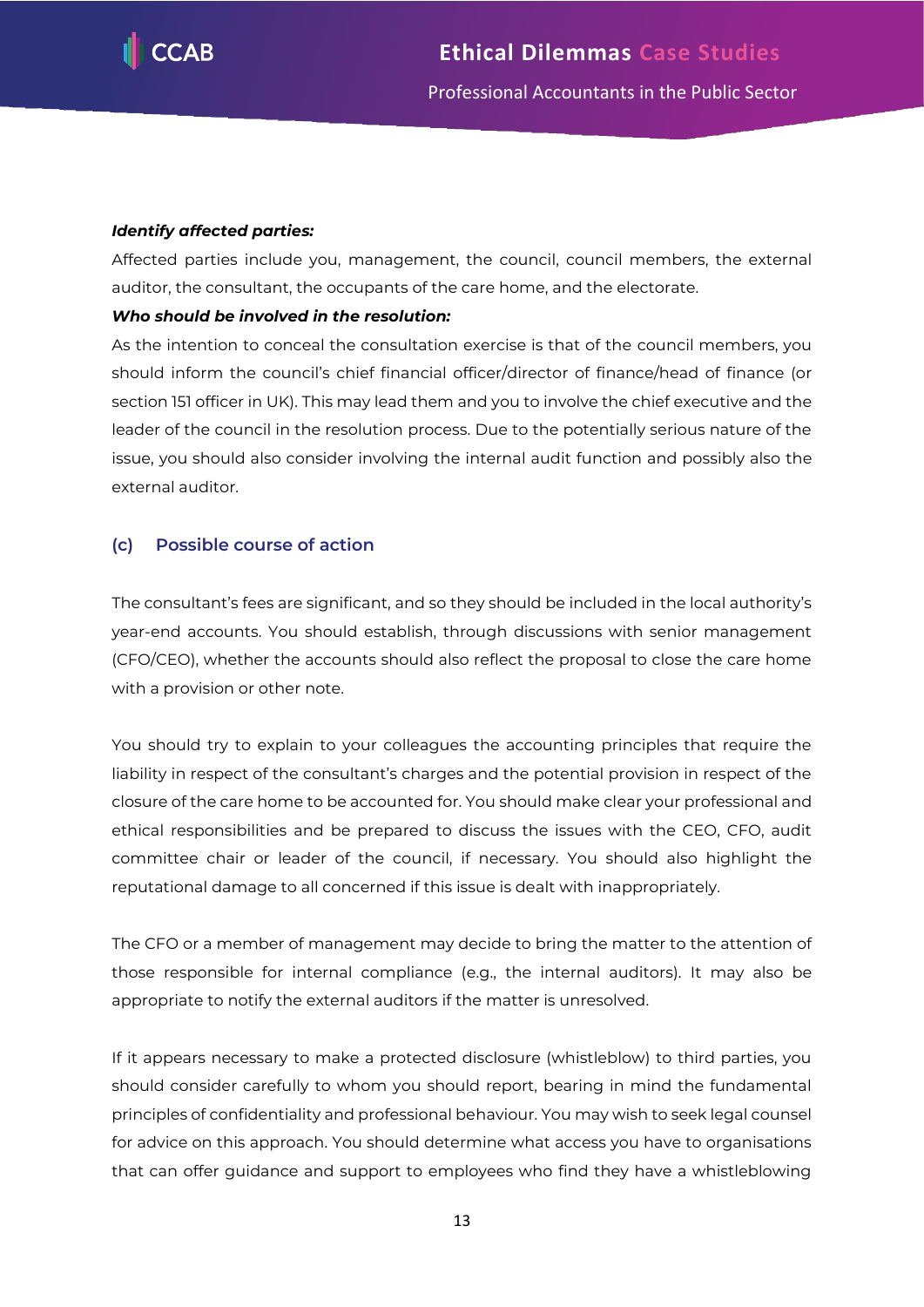

responsibility. You may also wish to discuss the matter, in a manner that does not require disclosure of confidential information, with a trusted advisor, e.g., a colleague or your professional body.

You should document, in detail, the steps that you take in resolving your dilemma, in case your ethical judgement is challenged in the future.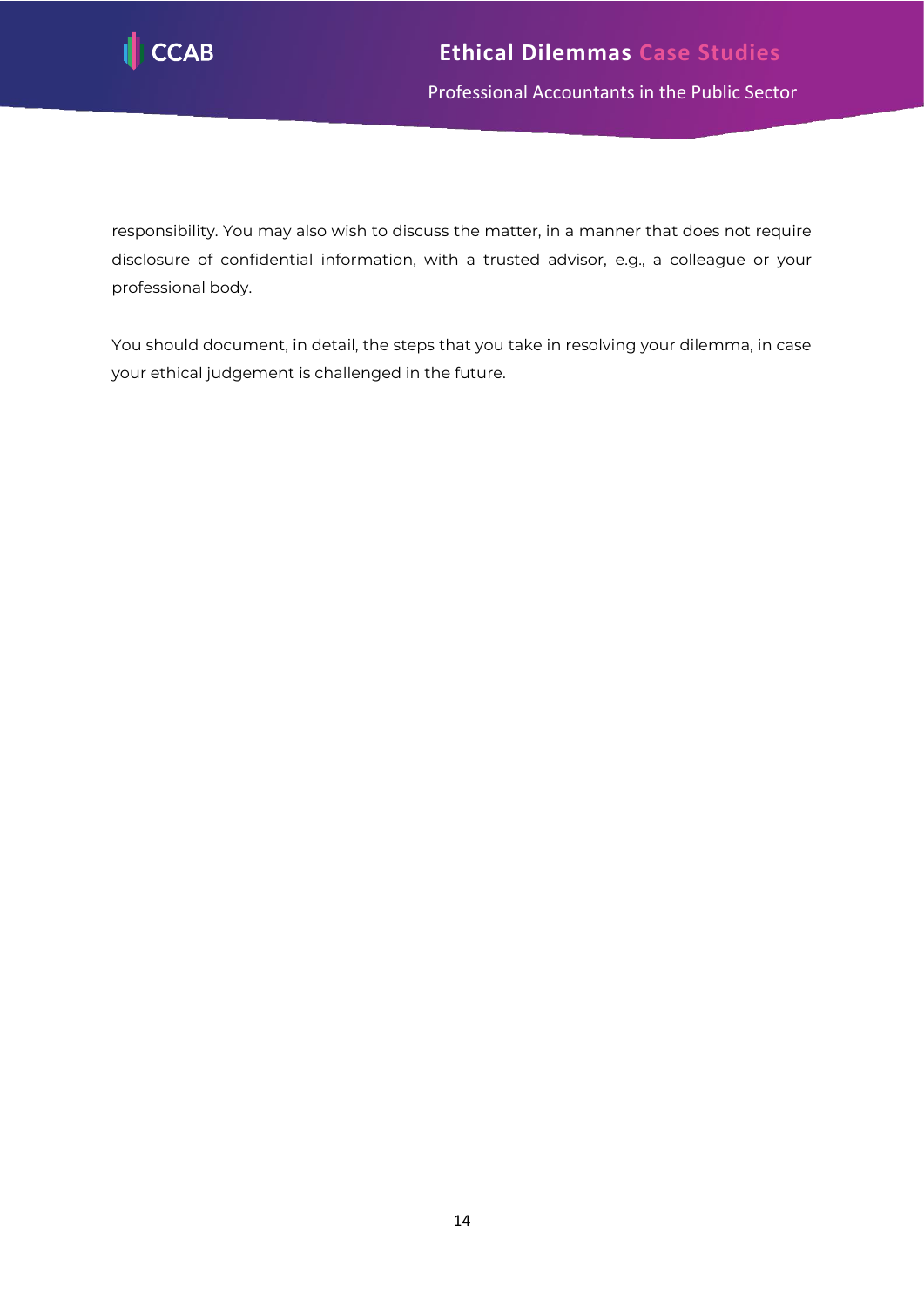

# <span id="page-15-0"></span>**Case Study 3 - Confidential information available during a tendering process**

#### **Outline of the case**

You are head of internal audit in a public sector organisation which is about to put out for tender the contract for the internal audit service. It will be an open tender process, for both external and internal providers.

The newest member of your team was recruited from the department responsible for devising the tender process. He is now a support administrator in your department.

Although he took no part in establishing the tender process, a former colleague (and personal friend) of his was heavily involved in drawing up the tender specification document and will be involved in the evaluation process.

The support administrator has had sight of some of the evaluation criteria and has offered to share with you information that may be of use when preparing the tender. However, this information is confidential and should not be seen by any of the tendering parties. Bids from external providers are being encouraged, and the evaluation process has been designed with this in mind.

If the contract is awarded externally, you will be unsure of your future position in the organisation. You understand that the use of any insider knowledge of the tendering process would be inappropriate when preparing the tender proposal, but you would have a better chance of success if you used the confidential information.

#### **Questions**

As a professional accountant in the public sector:

- (a) Which fundamental principles feature more prominently for safeguarding?
- (b) What would be your key considerations in your approach to resolving the dilemma presented?
- (c) What course of action would you take to resolve the dilemma?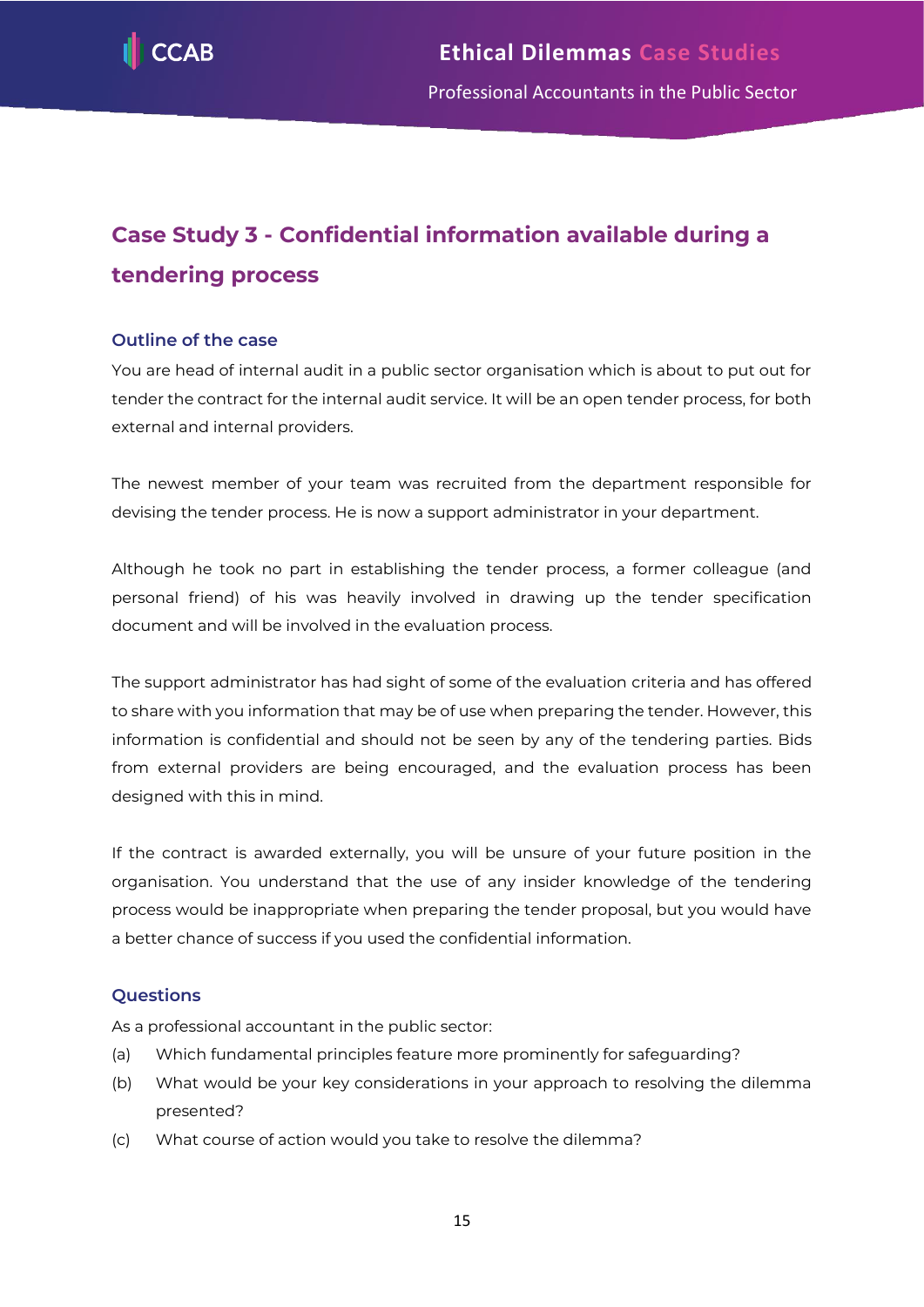

#### **(a) Key fundamental principles**

**Integrity:** If you use the confidential information being offered to you, the tendering process may be undermined. What must you do to act with integrity and be seen to be acting with integrity?

**Objectivity:** If you receive information that could benefit your department's tender, can you retain your objectivity? If third parties were made aware of the connection between your support administrator and the department responsible for devising the tender process, would you still be perceived as acting with objectivity?

**Confidentiality:** Confidential information acquired as a result of professional and business relationships should be respected and not be used to acquire an unfair advantage.

**Professional behaviour:** You must avoid any action that may discredit you, the organisation you work for or the accountancy profession.

#### **Threats to compliance**

There is a self-interest threat to your compliance with the fundamental principles, since you have a financial interest in the matter.

#### **(b) Considerations**

#### *Identify relevant facts:*

As head of internal audit, your future position within the organisation is uncertain if the internal audit contract is awarded to an external provider. Therefore, there is a significant self-interest threat. This threat needs to be carefully managed, and the perception of integrity needs to be maintained, as well as actual integrity.

#### *Identify affected parties:*

Parties that may be affected by the integrity of the tender process are you, other members of your department, the head of the department that devised the tender process, and third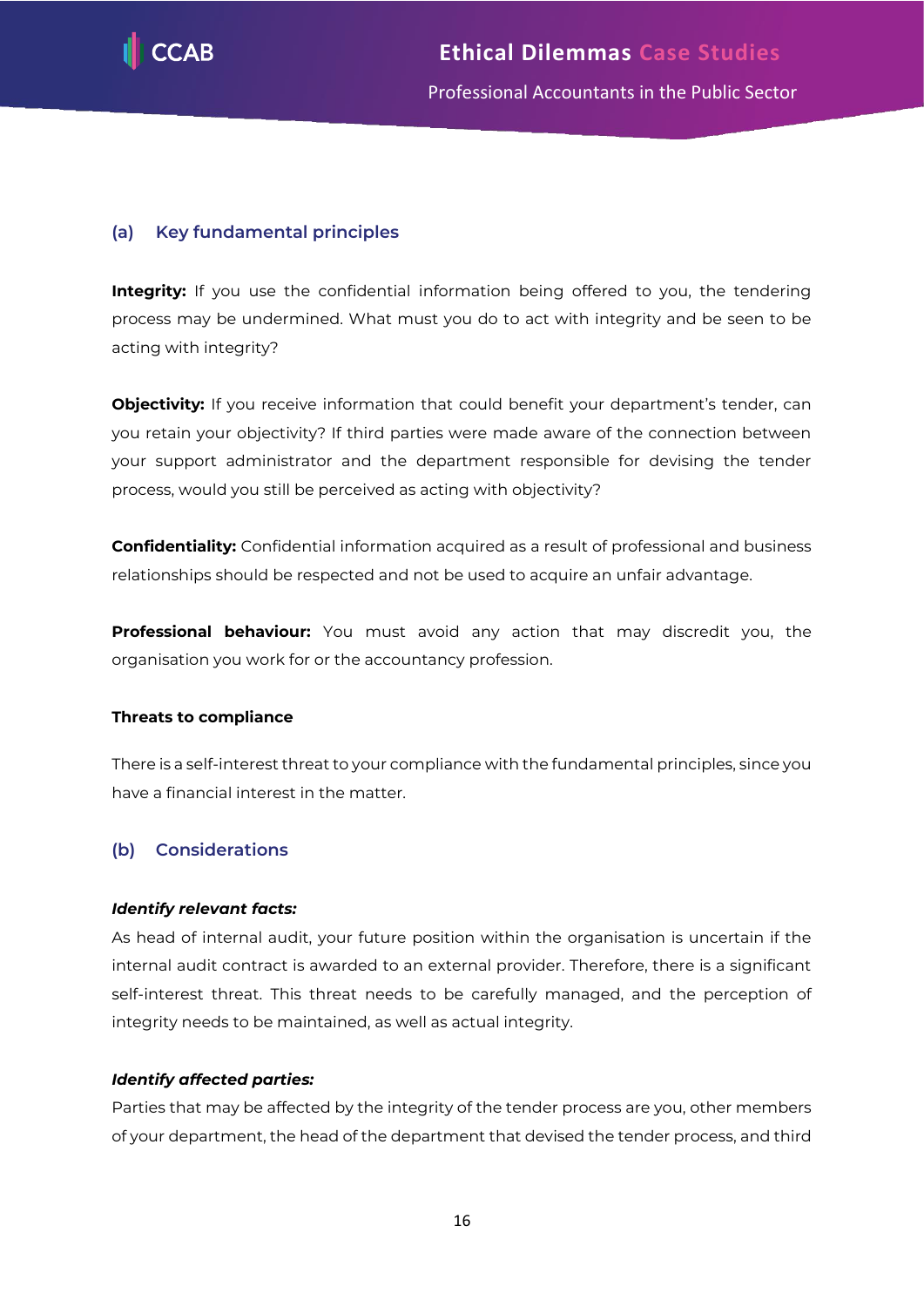

parties tendering for the contract. The reputation of your organisation might also be affected.

#### *Who should be involved in the resolution:*

You should consider raising the matter with your line manager, but you will also need to involve the support administrator and the head of his former department in the resolution.

#### **(c) Possible course of action**

Your future role within the organisation (if any) is unclear. If you had more information about this, you might be less anxious about your career, and your objectivity might not be so threatened.

However, it currently appears that there is the potential for personal gain from using the evaluation information. You should not use this confidential information in your tender document. You should state clearly to the support administrator that his offer of assistance cannot be acted upon, and you should try to prevent him from communicating further with you about the tender process.

In offering you information about the tender process, your support administrator may already have passed relevant information to you. In any event, it is likely that the perception of third parties (if they were well informed regarding the relationship between the support administrator and the department responsible for devising the tender process) would be that you may have already received confidential information. You need to take decisive action to protect your reputation and that of the organisation for which you work.

You should disclose to the tendering department the relationship between a member of your staff and a member of theirs, and specifically make them aware of any confidential information already in your possession. You might suggest to the tendering department that they make the same information available to other bidders. You may further reduce the threats to your objectivity by disclosing the situation to your line manager.

You must also make the support administrator aware that you will not be using any confidential information, and that any further communication between him and his former colleague regarding the tender process would be a breach of confidentiality. By openly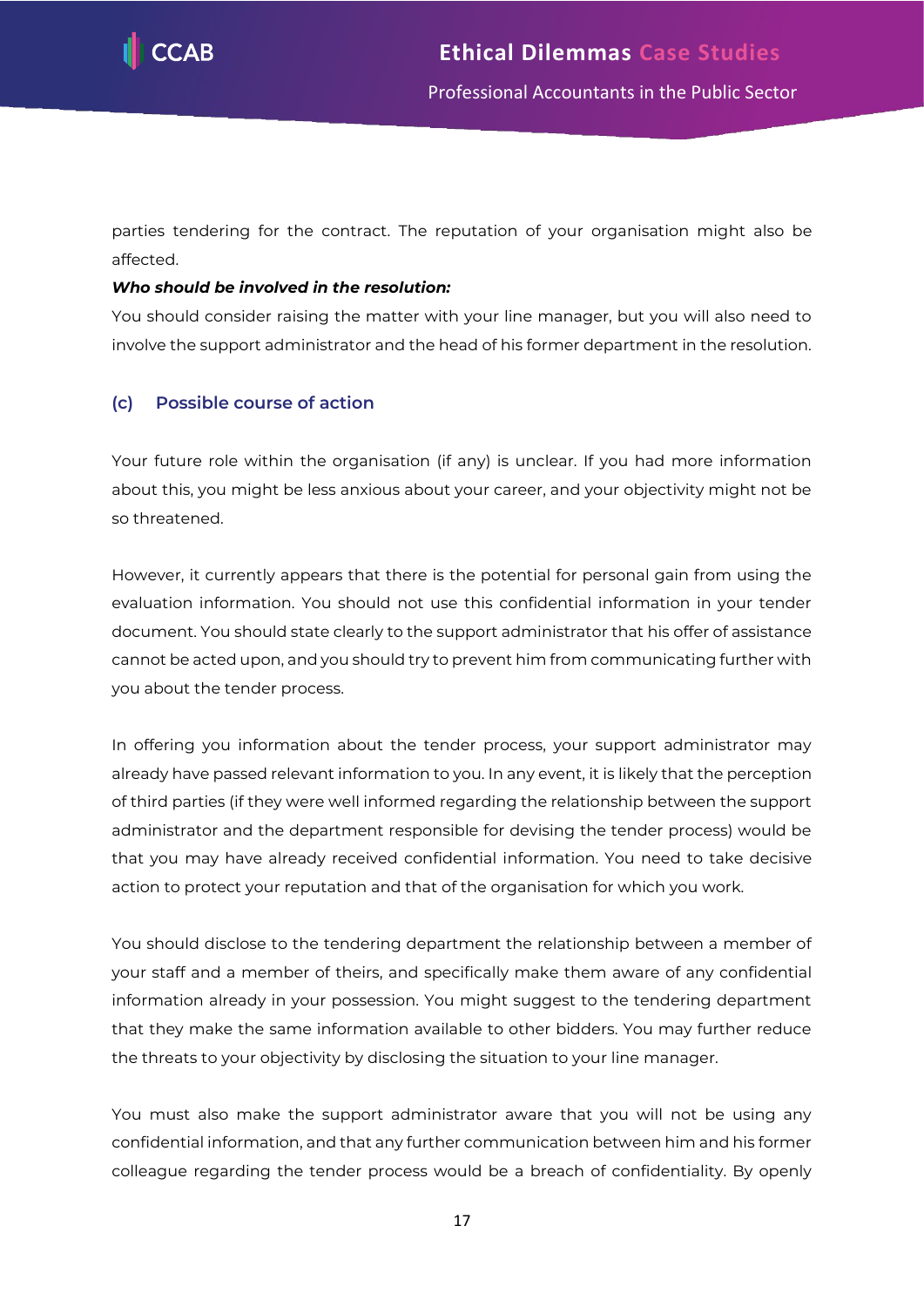

stating your intentions, you are also demonstrating to others within the organisation a level of expected ethical behaviour. You may also be able to refer your staff to the organisation's internal code of ethics if one exists.

You should document, in detail, the steps that you take in resolving your dilemma. Keep records of meetings and conversations, in case the integrity of the tender process or your ethical judgement is challenged in the future.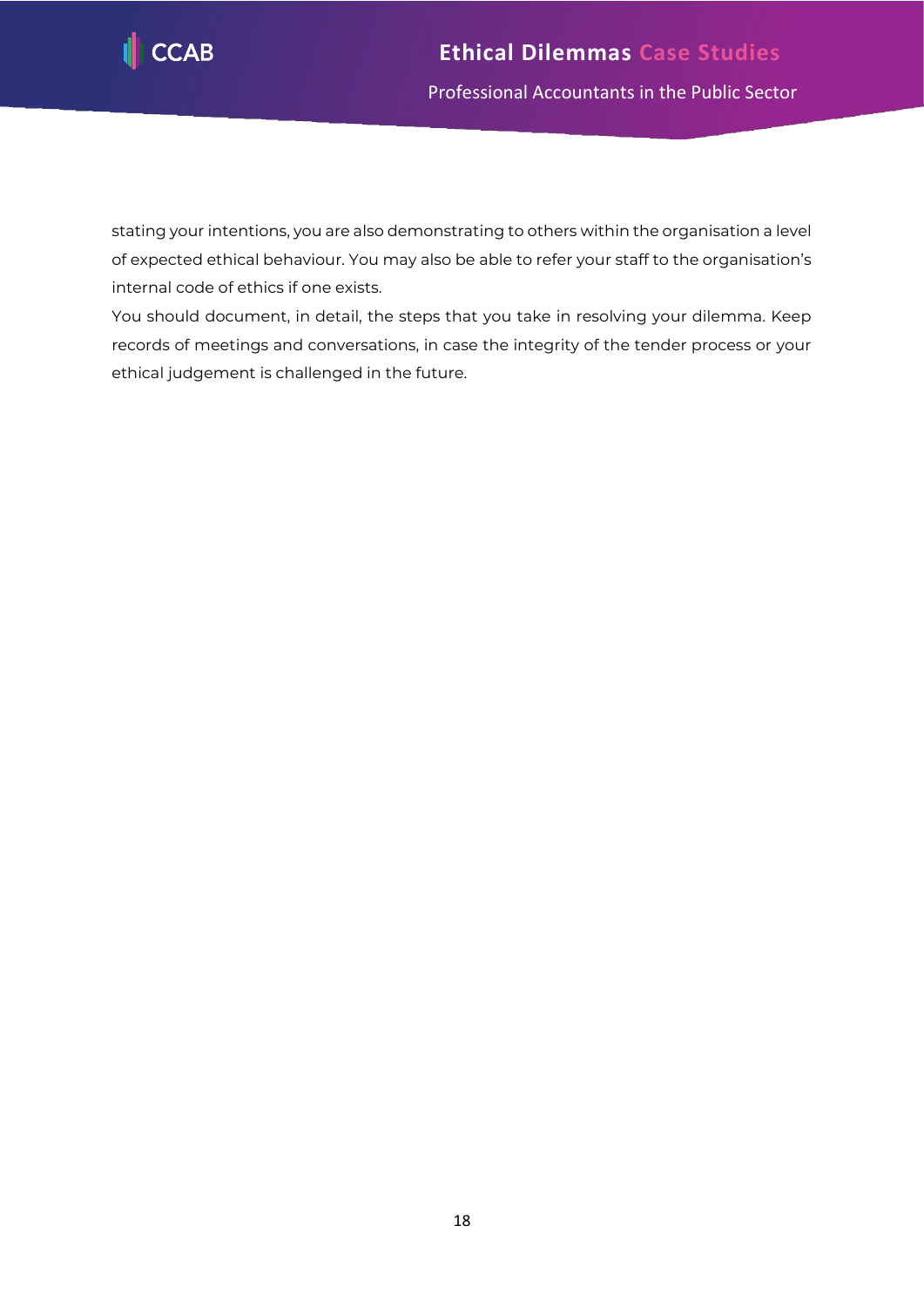

# <span id="page-19-0"></span>**Case Study 4 - Disclosing personal information**

#### **Outline of the case**

You are the finance director of a district/county council. The chair of the finance committee approaches you asking to see all the information the housing benefits section holds about the financial and personal affairs of a councillor.

The chair of the finance committee insists on seeing this information (saying that he will not disclose how he acquired it), even though he cannot identify any legitimate reason. The chair is not willing for you to contact the councillor about this.

#### **Questions**

As a professional accountant in the public sector:

- (a) Which fundamental principles feature more prominently for safeguarding?
- (b) What would be your key considerations in your approach to resolving the dilemma presented?
- (c) What course of action would you take to resolve the dilemma?

#### **(a) Key fundamental principles**

**Integrity:** Can you be straightforward and honest in your dealings with the people concerned?

**Confidentiality:** Are there proper grounds for disclosing the information?

**Professional behaviour:** What should you do to safeguard your reputation?

#### **Threats to compliance**

There is an intimidation threat to your compliance with the fundamental principles, since you are being deterred from maintaining confidentiality because of pressure.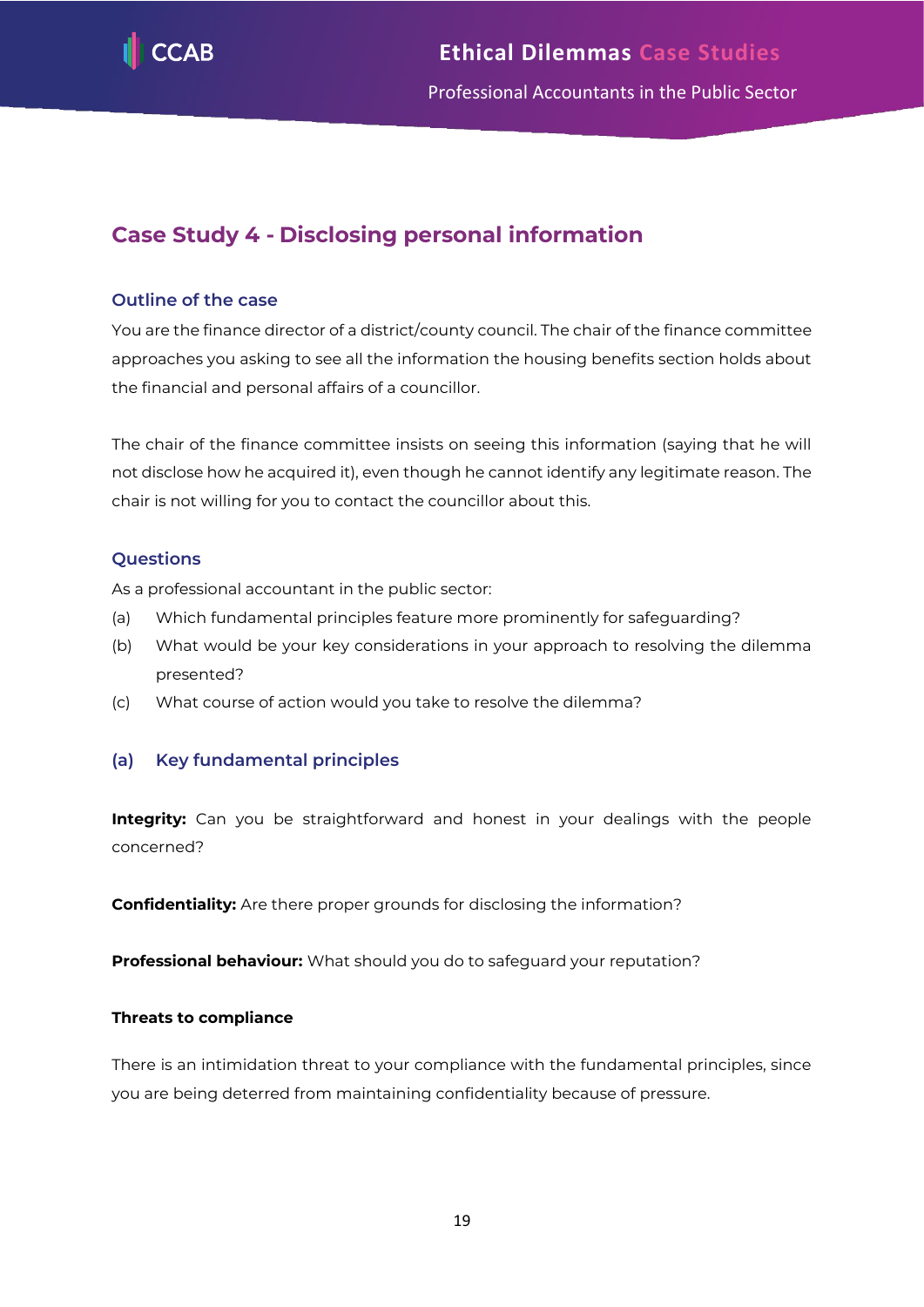

Furthermore, if you were to follow through with the request it is highly likely that you would breach data protection regulations (GDPR). Not complying with laws and regulations is covered in the NOCLAR requirements of the code of ethics.

#### **(b) Considerations**

#### *Identify relevant facts:*

Consider the organisation's policies, procedures and guidelines, applicable laws e.g., GDPR and regulations, and the code of ethics of your professional body. You should attempt to establish other relevant facts, including any allegations of fraud or impropriety on the part of the councillor, whether in the public domain or not.

Local authorities are required to adopt a code of conduct, which sets out rules governing the behaviour of their councillors and satisfies the requirements of the Localism Act 2011 (UK) or Standards in Public Life (Republic of Ireland).

#### *Identify affected parties:*

Key affected parties are you, the chair, the councillor, council officer responsible for monitoring compliance with the code of conduct, e.g., a monitoring officer, and possibly the leader of the council. Other possible affected parties are the audit committee, members of council staff responsible for housing benefit, and the officer responsible for data protection.

#### *Who should be involved in the resolution:*

This appears to be a sensitive matter, and so you should consider not just whom you should involve, but also when to involve them and the reasons for their involvement. You will have to involve the council's monitoring officer, and the chair of the audit committee. Others may include the data protection officer, legal officers and internal auditors.

#### **(c) Possible course of action**

You must engage effectively, but diplomatically, with the chair of the finance committee. You should explain to him the ethical dilemma you are facing, and make your concerns clear. If possible, obtain from the chair a formal, reasoned request in writing.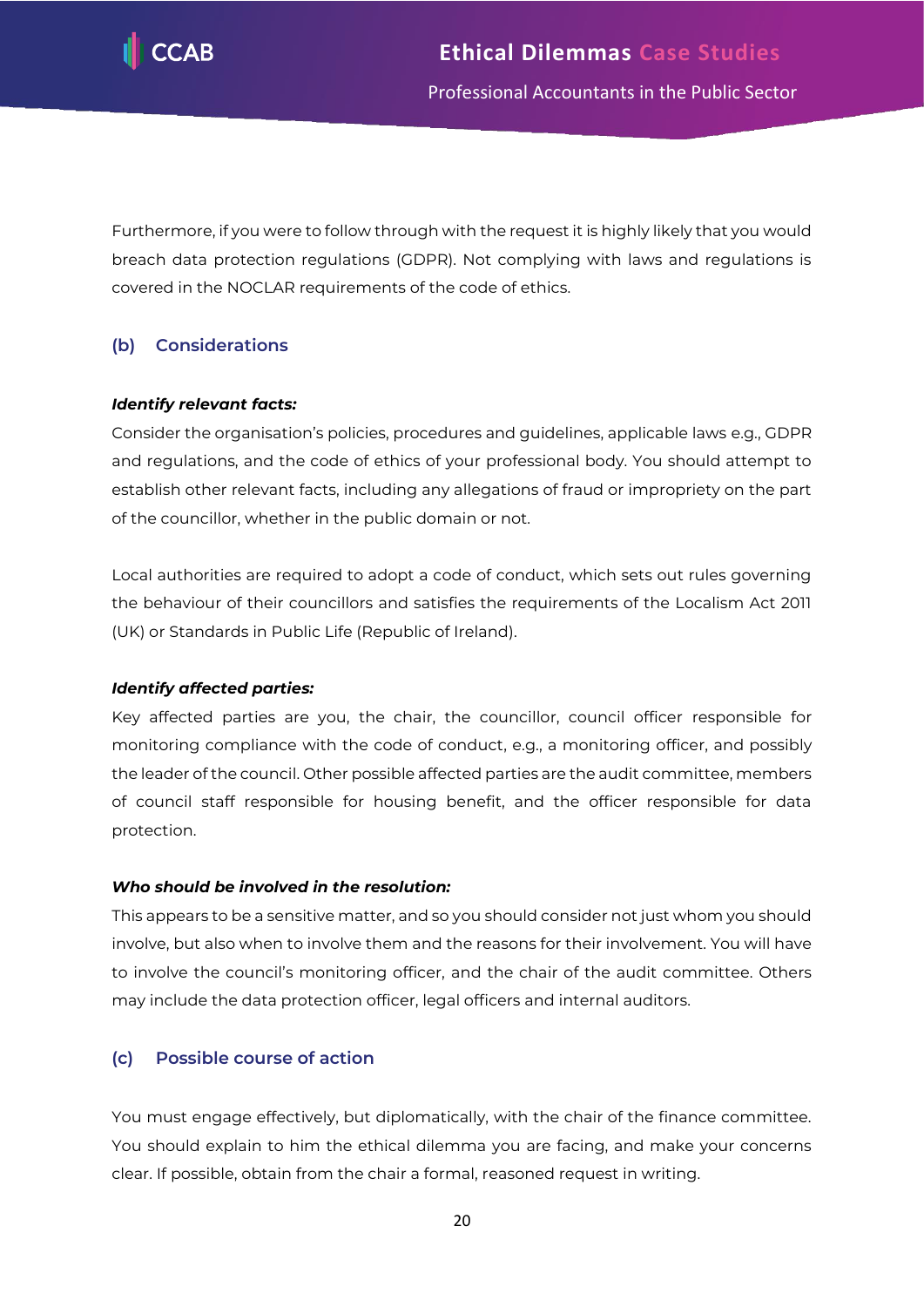

If this is not forthcoming, ensure you make detailed notes of the request and any reasons given or implied. Impress upon the chair your duty of confidentiality, and any legal implications of complying with his request, as well as the ethical ones. You should obtain specialist legal advice, if necessary, as meeting the request might infringe data protection legislation in some jurisdictions. You may refer the chair to any information in the public domain, but you must deny him access to other information.

If the request is formally made in writing by the chair, you should forward to the council's monitoring officer.

It will be for the council's monitoring officer to determine whether, in the light of any such reasons, an internal or external investigation may be appropriate (and by whom it should be conducted).

You should document, in detail, any discussions that you have with the chair, council's monitoring officer and any advisors, and the steps that you take in resolving your dilemma, in case your ethical judgement is challenged in the future.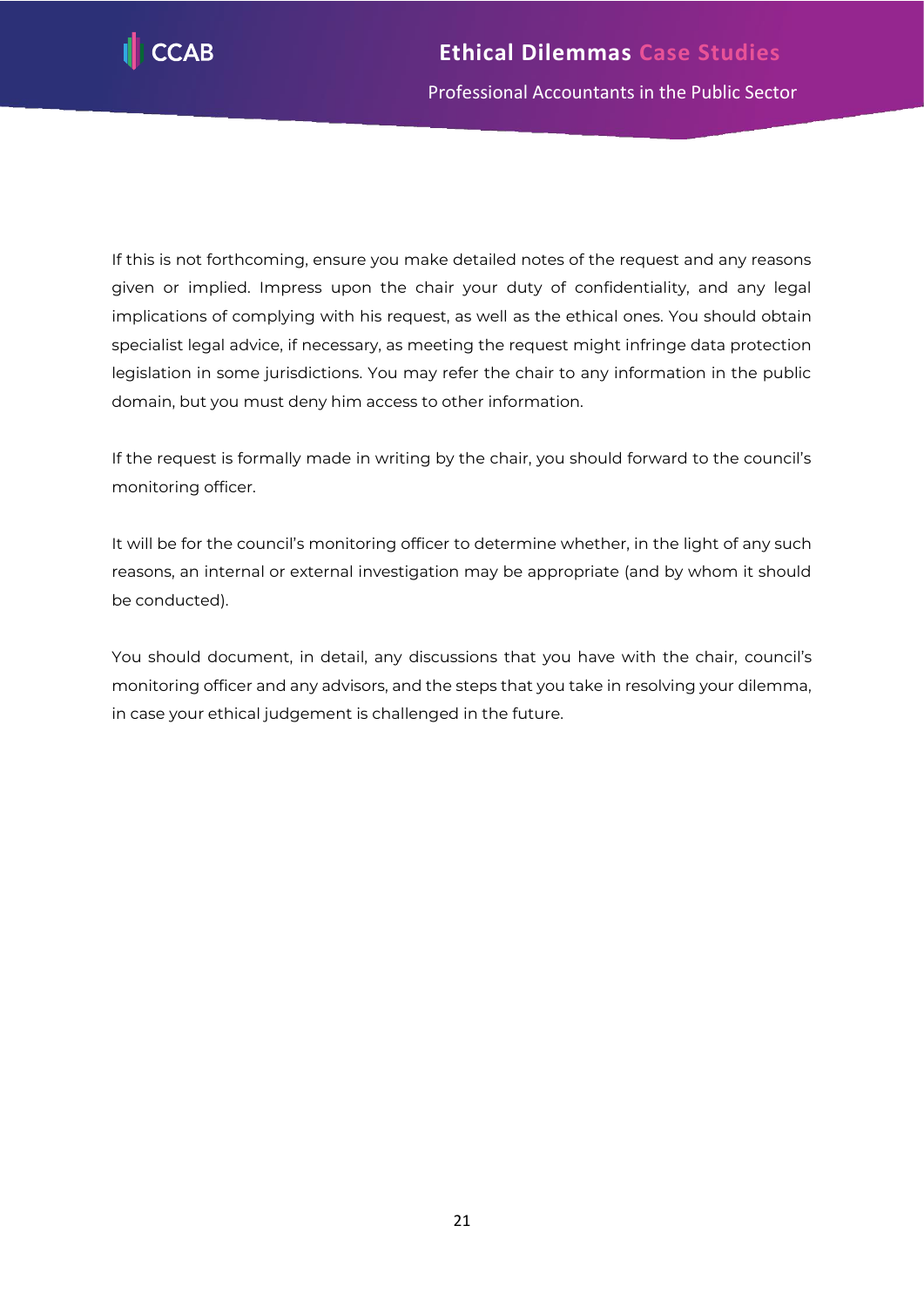

# <span id="page-22-0"></span>**Case Study 5 - Personal financial interest in a proposal**

#### **Outline of the case**

You are finance director in a public sector organisation that has experienced difficulty attracting and retaining skilled staff. To assist in overcoming this problem, the board has engaged a consultant to recommend an improved pay and reward structure, to apply to all staff. The consultant has produced her report, and you have been asked to consider the proposed pay and reward structure and make appropriate recommendations to the board.

You study the report, conduct appropriate research, and assess the costs involved. You conclude that it will be necessary to increase staff costs, but you believe these will be offset by the efficiencies brought about by recruiting and retaining high-quality staff. The report contains the following recommendations:

- Benefits should be related to the length of service of members of staff.
- After one year of continuous employment, a member of staff will qualify for private health insurance.
- Private health insurance should cover the member of staff and their partner, but no other dependents.
- Accelerated incremental pay progression will accrue to all staff after one year of service.

You decide to advise the board that the consultant's recommendations should be adopted in full.

You are pleased with your work on this assignment and feel confident that the proposed package of benefits should serve as a strong motivator to all staff.

Your personal circumstances mean that you will benefit greatly if the board accepts the consultant's report. You have been with the organisation for eleven months. You have recently become engaged to your girlfriend, who works in a different department. She has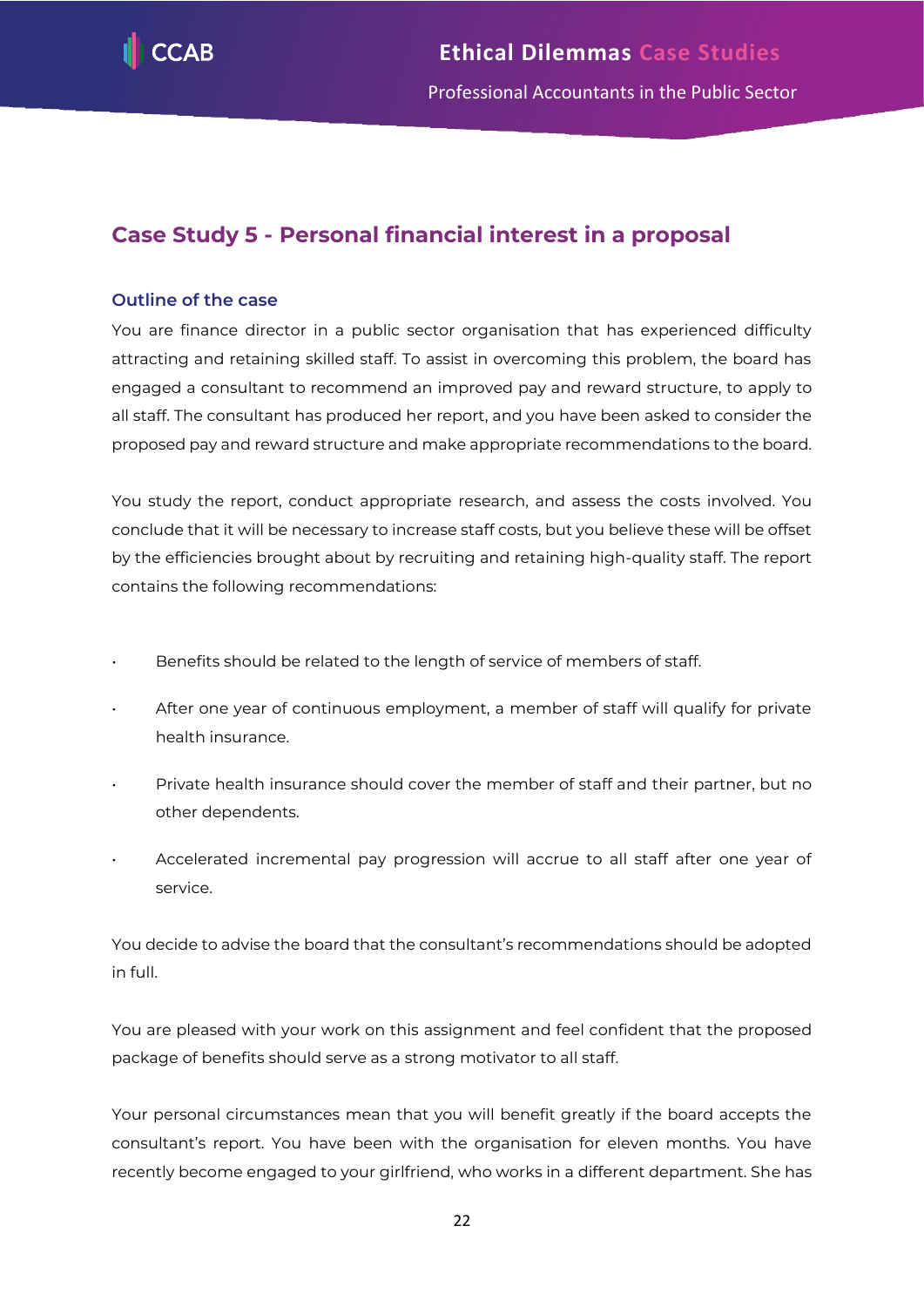

handed in her notice, as you both decided that it was inadvisable to work so closely together after you are married, and she was already keen on what she described as her 'dream' job elsewhere. Her new 'dream' job will provide a slightly lower salary, and you are both saving hard to buy your first home. The date of your wedding is only two months away, but you do not intend to start a family in the near future. You have been concerned about starting to provide for your pension, and neither you nor your fiancée have been able to afford health insurance.

#### **Questions**

As a professional accountant in the public sector:

- (a) Which fundamental principles feature more prominently for safeguarding?
- (b) What would be your key considerations in your approach to resolving the dilemma presented?
- (c) What course of action would you take to resolve the dilemma?

#### **(a) Key fundamental principles**

**Integrity:** In view of your personal interest in the proposed benefits structure, how will you ensure that you are perceived as straightforward and honest?

**Objectivity:** Can you remain unbiased and consider only the relevant facts and the interests of the organisation, despite your personal interest in the proposed benefits package?

**Professional behaviour:** How should you proceed so as not to discredit yourself or your profession?

#### **Threats to compliance**

There is a self-interest threat to your compliance with the fundamental principles, since you have a financial interest in the matter.

There is also a self-review threat in that you might not appropriately evaluate the consultant's work.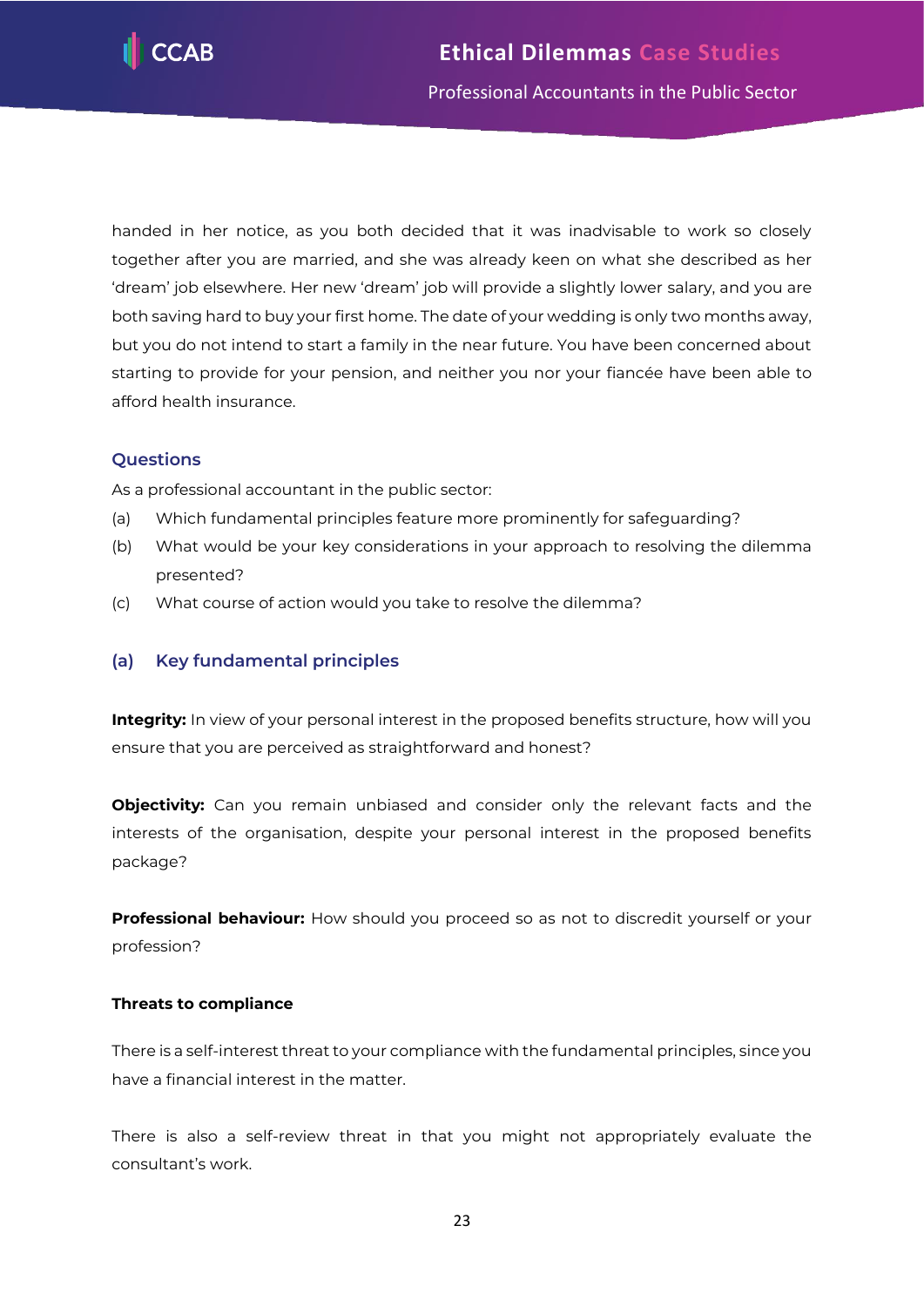

#### **(b) Considerations**

#### *Identify relevant facts:*

An independent consultant has produced a report, and you are required to express your opinion on the recommendations made within it. These recommendations, if adopted by the board, would benefit you greatly. Are there ethical policies and procedures within the organisation that could help you? You must manage the reasonable perception of third parties, as well as your actual objectivity.

#### *Identify affected parties:*

Key affected parties are you, your fiancée, other staff within the organisation, and the board. Other possible affected parties are the organisation's human resources department and the consultant (whose reputation might be tainted if your own ethics are questioned).

#### *Who should be involved in the resolution:*

Before involving the board, you might discuss your dilemma with the chief executive, council monitoring officer and audit committee chair. The consultant's report concerns staff remuneration, and so you should take care if you decide to involve any other colleagues. You may seek independent, objective advice from your professional body.

#### **(c) Possible course of action**

It is important that any personal interest you have in the consultant's recommendations is disclosed before your advice is considered by the board. As a member of staff, it will be clear that you have a personal interest in the organisation's benefits package.

However, the extent of your interest in accepting the recommendations (in view of your marriage plans and impending eligibility for the major benefits) may not be known to the board.

You should discuss the issue with the chief executive and appropriate member of the human resources department before reporting to the board. You should attempt to present the board with a solution to the perceived threat to objectivity. The quality of the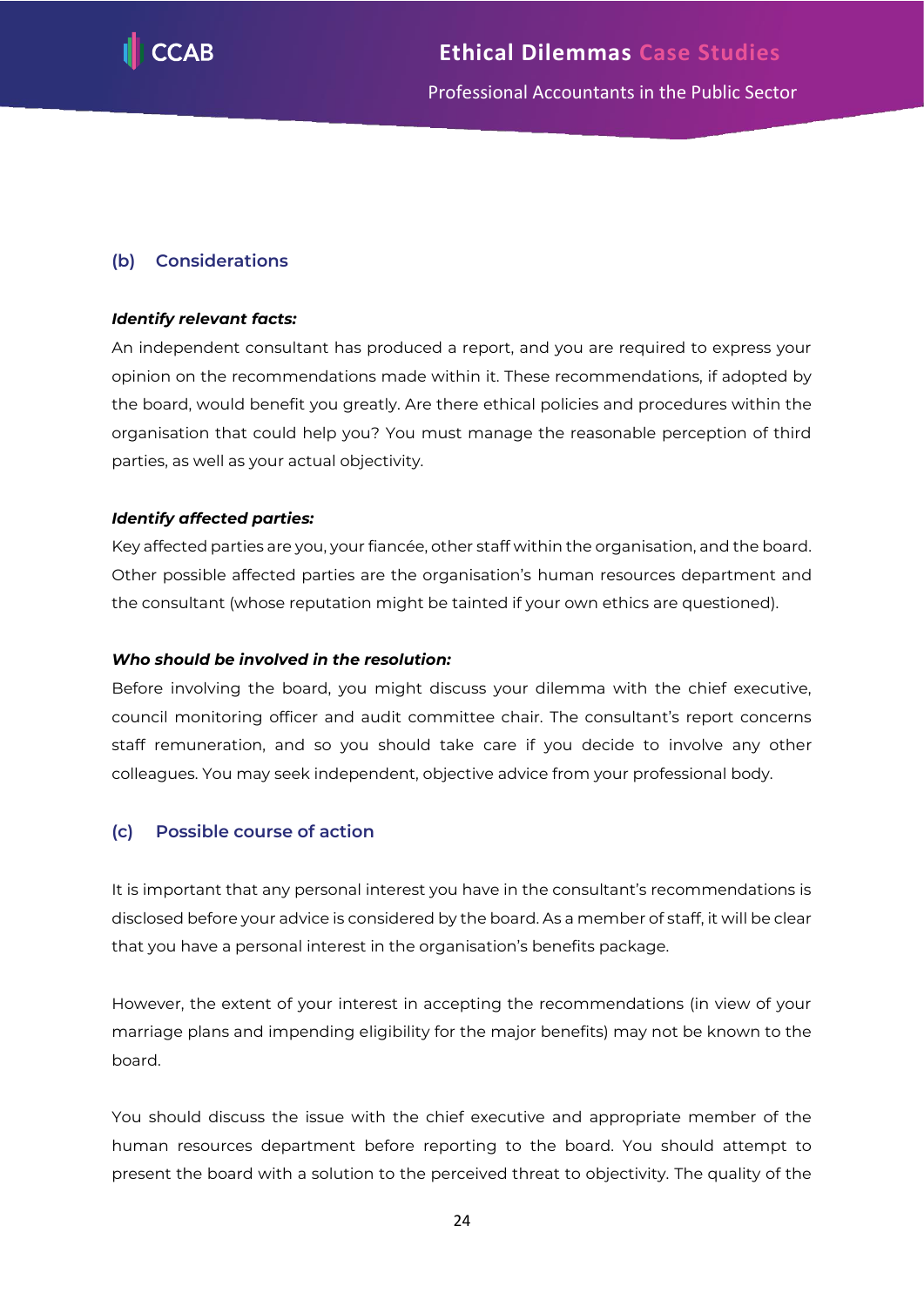

report provided by the consultant is not thought to be an issue, and you are required to provide the board with an opportunity to consider the proposals within it. Those proposals may well be in the best interests of the organisation.

In arriving at this stage, you should consider who else within the organisation would be able to review the report objectively. If no one within the organisation has the necessary skills and independence, you might think it appropriate to procure a second opinion from another consultant.

You should be prepared to explain to the board how you approached the assignment, and who else has been involved in your discussions. Also, you should provide the board with information concerning the qualifications and independence of the consultant. When preparing your presentation to the board, including your costings, you should declare your interest in the consultant's recommendations being accepted.

If possible, you might arrange for the proposal to be presented to the board by someone other than yourself. This might be the chief executive or the most senior member of the human resources department, or given they also stand to gain from the recommendations perhaps the consultant should present to the board in a closed session of the board. When the item arises for discussion at the meeting, you should refer to your personal interest, and leave the room until a final decision has been reached.

During the resolution process, you may wish to seek advice from a trusted advisor, e.g., a colleague, somebody responsible for ethics within the organisation or your professional body. Finally, you should ask yourself whether the process of reviewing the consultant's report has met the relevant quality assurance procedures laid down by the organisation.

You should document, in detail, the steps that you take in resolving your dilemma, in case your ethical judgement is challenged in the future.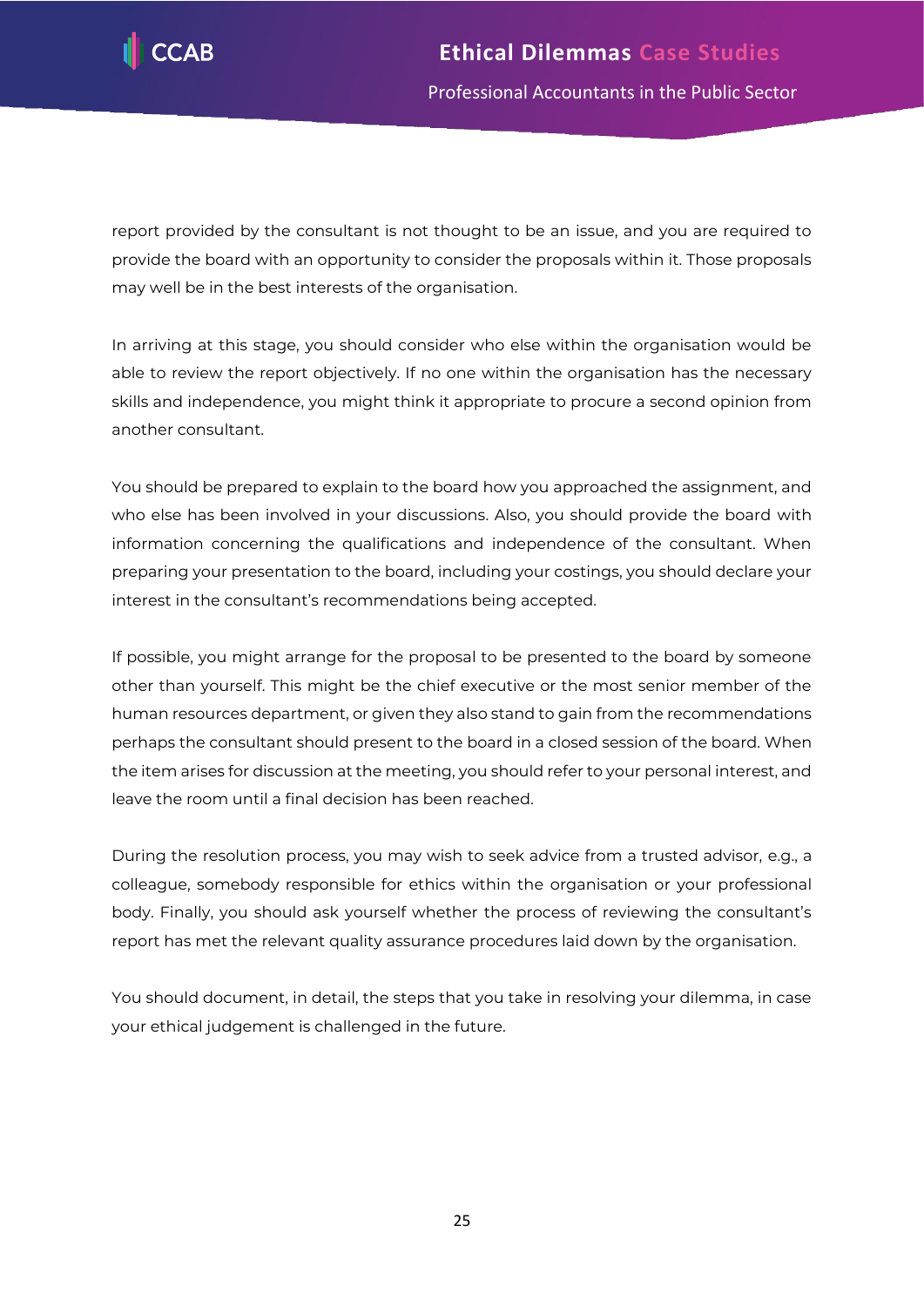

# <span id="page-26-0"></span>**Case Study 6 - External auditor of a public body and being subject to intimidation**

#### **Outline of the case**

You are the external auditor of a public hospital. The hospital is hoping, and expecting, to receive a bonus €/£3million capital grant for reaching its break-even control this year.

As the hospital passed its financial year end, some unforeseen liabilities came to light. The hospital's director of finance and chief executive had reported to the board of directors and the regulator that the hospital would break-even for the year and would earn the €/£3million bonus for essential capital works. The director of finance then made a number of accounting adjustments in order to ensure that the hospital would meet its financial responsibilities, including the requirement to break-even each and every year.

The adjustments required changing the accounting policy in respect of consumables, which had previously been expensed to the income and expenditure account, being changed to 'inventory' on the balance sheet. In addition, certain salaries have been capitalized retrospectively, and the hospital has failed to account for its share of liabilities under a partnership agreement with a local authority, which has yet to prepare the memorandum account.

The adjustments come to your attention during your audit process, and you do not accept that they are correct. As they are material, if the hospital does not amend its accounts, you will have to qualify your audit opinion on the year-end accounts. When you discuss the issues with the director of finance, she is emphatic that her view represents a legitimate interpretation of accounting policy. She indicates that if you do not accept it, she will ensure that the hospital appoints different auditors next year. She also threatens to tell the local newspaper that your firm is determined to make the hospital's financial position look worse than it is.

#### **Questions**

As a professional accountant in the public sector:

(a) Which fundamental principles feature more prominently for safeguarding?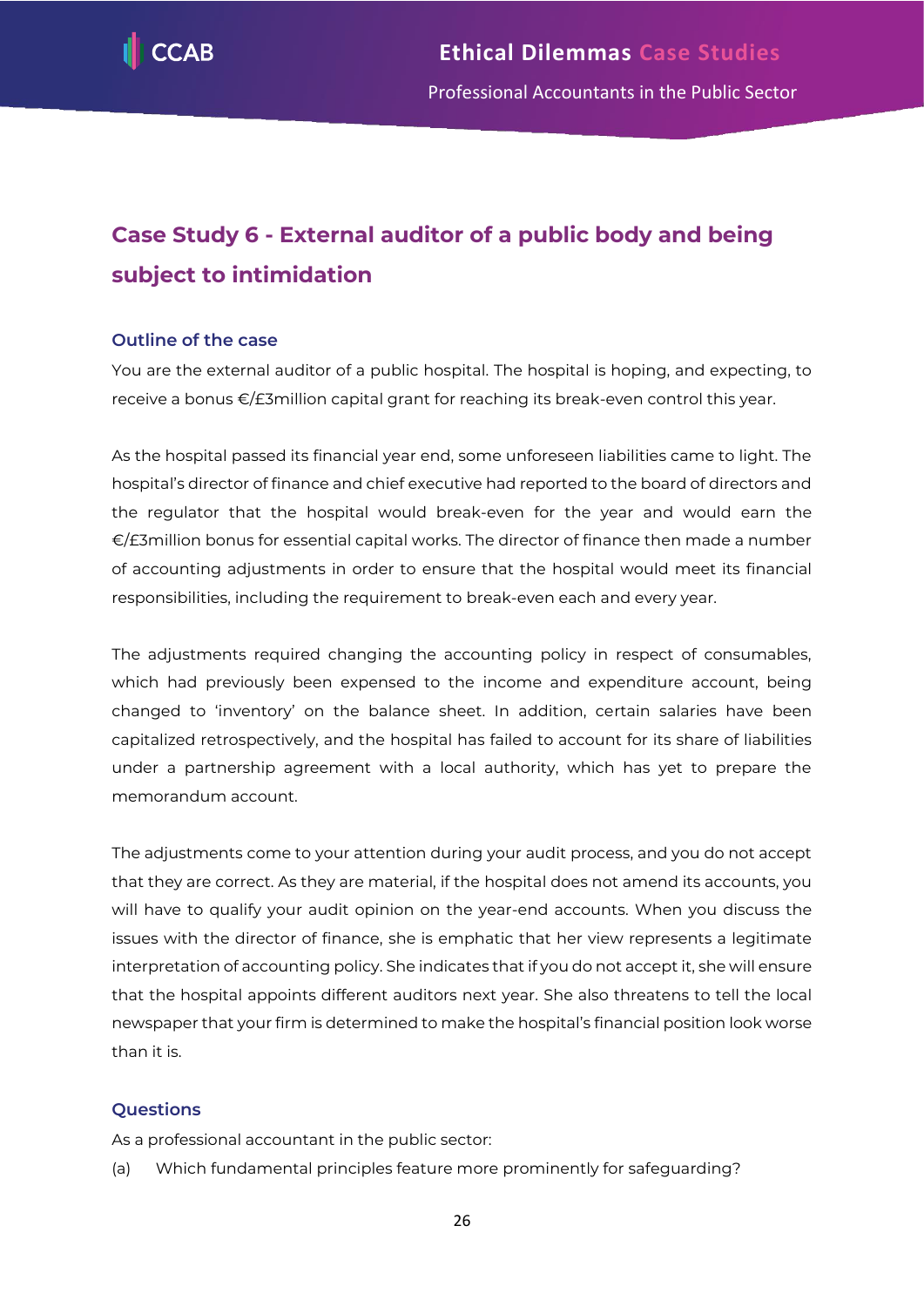

- (b) What would be your key considerations in your approach to resolving the dilemma presented?
- (c) What course of action would you take to resolve the dilemma?

#### **(a) Key fundamental principles**

**Integrity:** Would you be acting with integrity if you were influenced by the finance director's threats, and accepted her year-end adjustments?

**Objectivity:** How can you maintain your professional objectivity in the face of the threats made by the finance director? If your firm's local reputation and continued engagement by the hospital affect your own position, how can you avoid self-interest influencing your ethical judgement?

**Professional competence and due care:** You must observe relevant auditing and accounting standards, policies and procedures, so that you demonstrate your professional competence.

**Professional behaviour:** You are required to perform your work in accordance with applicable law and regulations, including relevant auditing standards. How should you act so as not to discredit yourself, your firm or your profession?

#### **Threats to compliance**

There is an intimidation threat to your compliance with the fundamental principles, since you are being deterred from acting objectively because of pressure to exercise undue influence over you.

There is also a self-review threat in that you might not appropriately evaluate the findings of your audit team or might alter their findings inappropriately in order to retain the contract.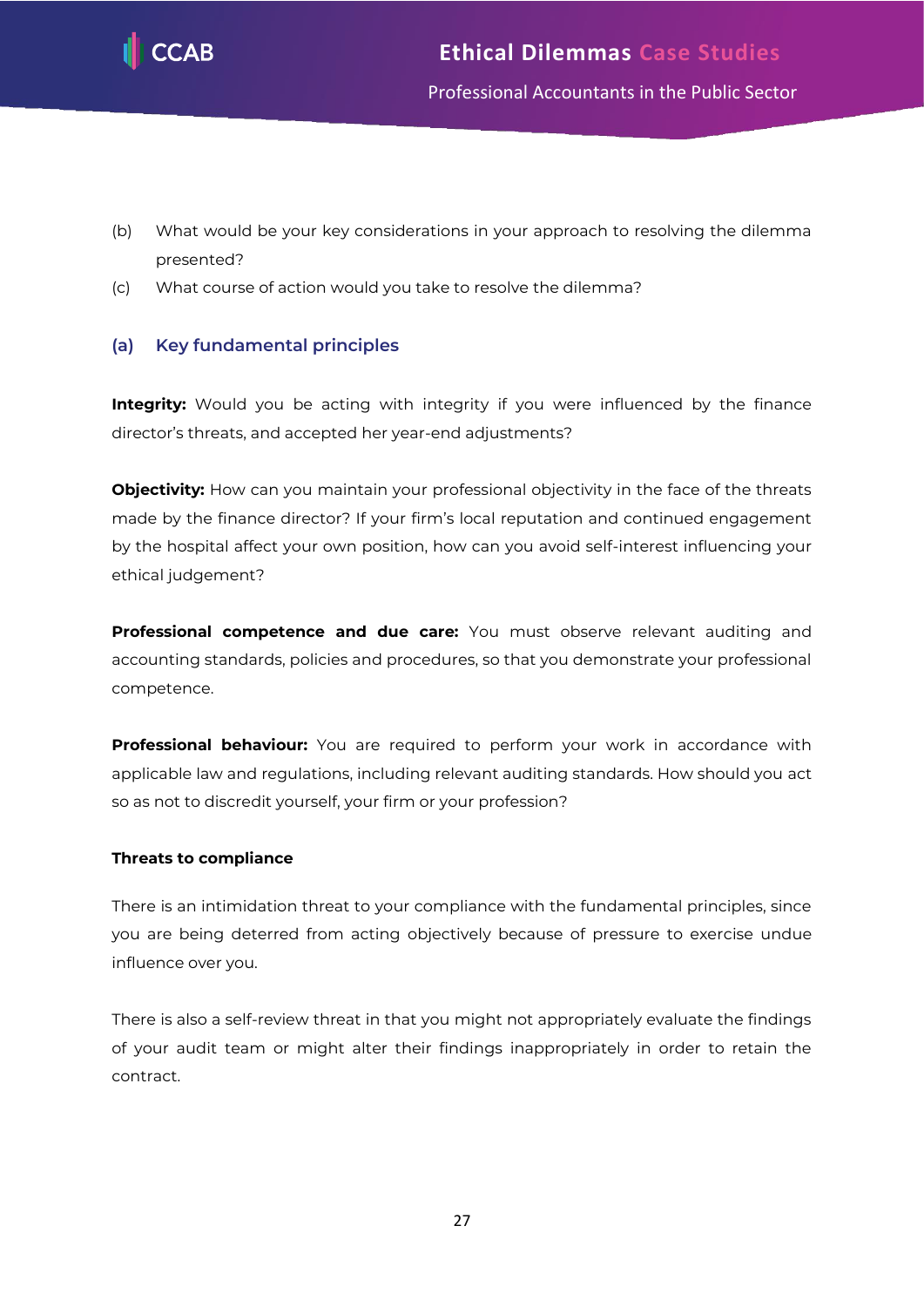

#### **(b) Considerations**

#### *Identify relevant facts:*

The director of finance has adjusted the year-end financial statements primarily in the interests of the hospital and those working within it. You are being intimidated by the director of finance, who is asking you to compromise your objectivity. You must research the relevant accounting requirements to ensure that your technical knowledge is accurate and up to date.

*Note: This case study only considers your obligations under your professional body's Code of Ethics, and there may be other responsibilities under the International Standards on Auditing (ISAs) and ethical standards for auditors.*

#### *Identify affected parties:*

Key affected parties are you, your firm, the director of finance, the chief executive, the audit committee, the hospital, the government's finance and health departments and the general public. Others employed within the hospital may also be affected.

#### *Who should be involved in the resolution:*

Within the hospital, you should involve the director of finance, the audit committee chair and, if necessary, the chief executive. However, you should also involve senior members of your firm, as the firm will take responsibility for the audit report and its reputation is being threatened in terms of both competence and ethics. You may seek the advice of the hospital's regulator.

#### **(c) Possible course of action**

You should ensure that your technical knowledge is accurate and up to date by reviewing the relevant accounting standards, guidance and manuals issued by the relevant government department and HMRC/Revenue and discussing the technical issues with appropriate members of your firm and, if necessary, your professional body. You will then be able to discuss the issues further with the director of finance and the chief executive, if appropriate, and refer them to the relevant accounting standards and the ethical standards for auditors and also the requirements of your professional body.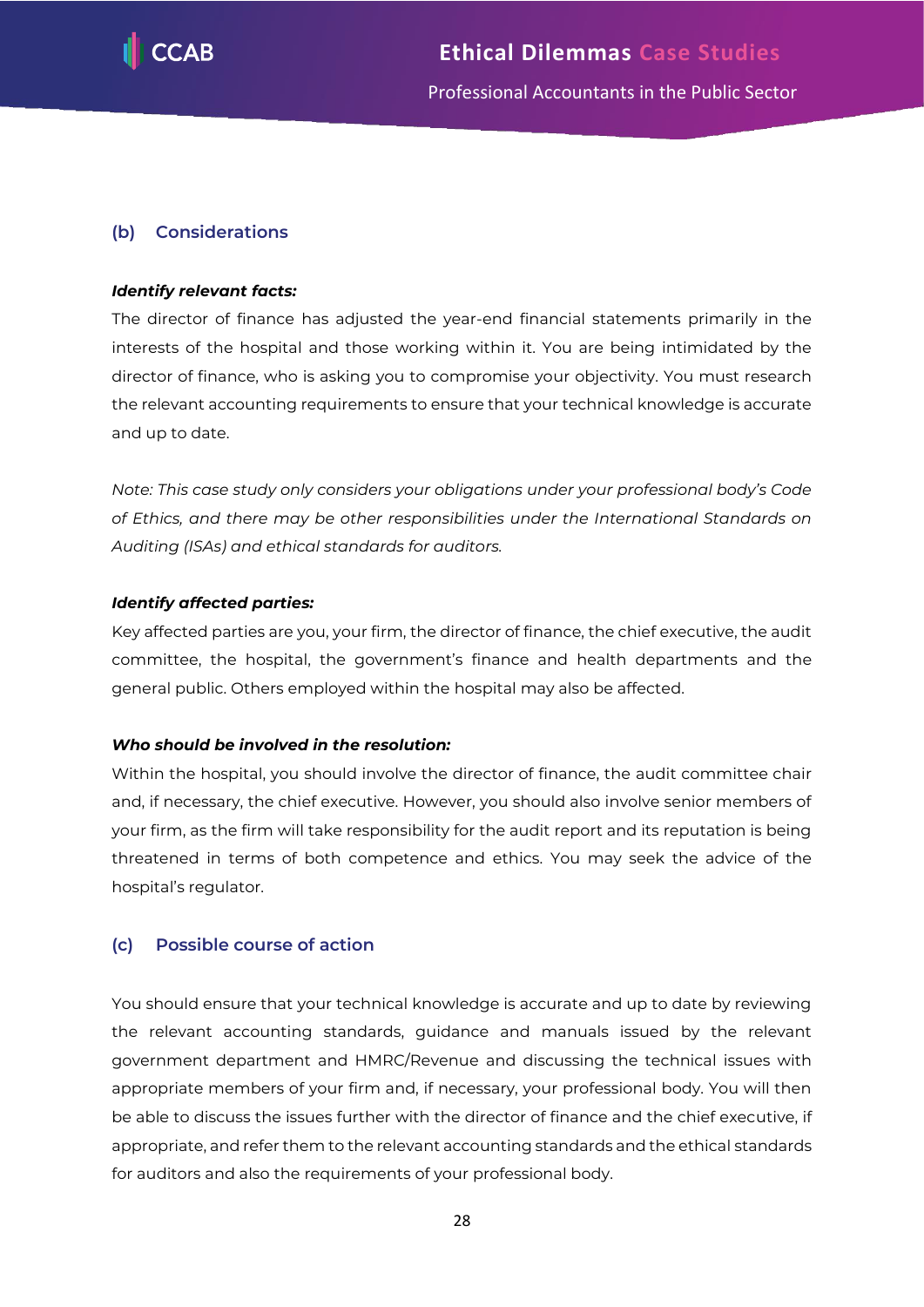

If this fails to persuade the directors to make the changes to the financial statements that you consider necessary, you should formally report the implications of this to the hospital's audit committee, setting out the requirements of the accounting and auditing standards concerned, and the necessary amendments to the financial statements. You should explain the consequences for your report – a qualified audit opinion – if the trust fails to amend the financial statements.

You should make senior members of your firm aware of the accounting issues and the threats – to objectivity and to the firm's reputation. They should be involved in the drafting of the report to the audit committee, and then kept informed of developments.

You and your firm should consider whether the intimidation from the director of finance should be reported to the chief executive and the chair of the audit committee. You should document, in detail, the steps that you take in resolving your dilemma, in case your ethical judgement is challenged in the future. In particular, if you conclude that the financial statements continue to be materially misstated, your firm must issue a qualified audit opinion, and it is essential that you document fully the reasons for doing so.